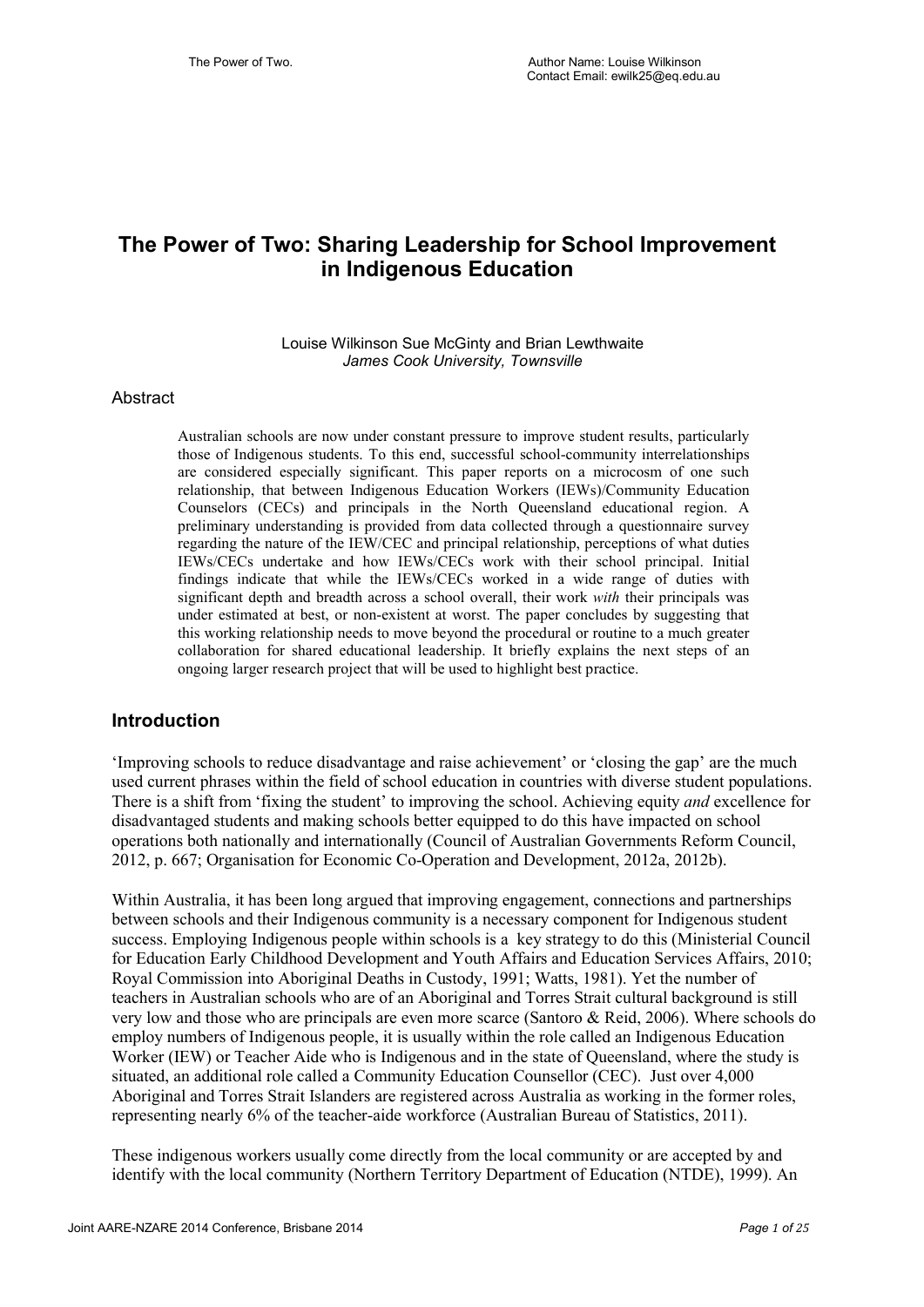emerging body of research regarding Indigenous and non-Indigenous educational leadership practices in Indigenous communities, shows that where effective partnerships exist between parents, teachers and the community, the quality of schooling for all students improves, students enjoy more satisfying educational experiences, and communities are strengthened (Flückiger, Diamond, & Jones, 2012; Frawley & Fasoli, 2012; Kamara, 2009). As such, it could be argued that if IEW/CECs form the bridge between their school and community, the working relationship between the IEW/CEC and their school's principal could be representative of the first condition needed for strong school-community links. Currently, however, there is little documented research that focuses specifically on the Australian IEW/CEC and principal relationship and what occurs *between* them. This is an overlooked situation as both are key leader members of a school and both have a unique role to play in the improvement of Indigenous student learning outcomes and parent-school-community engagement.

One of the few known studies within Australia that has involved principals *and* Indigenous workers working directly together as partners on a school improvement project is a descriptive study known as Principals as Literacy Leaders with Indigenous Communities (PALLIC) (Johnson, Dempster, & McKenzie, 2013). PALLIC was a 'Closing the Gap' project funded by the Australian Commonwealth Government's, Department of Education, Employment and Workforce Relations (DEEWR) initiated and managed by a peak professional body, the Australian Primary Principals Association (APPA). PALLIC ran for 18 months, finishing December 2012 with 46 pilot schools across Australia (those identified as 'focus schools' due to their high numbers of Aboriginal & Torres Strait Islander students). The focus schools were supported by six leader mentors, who were seconded principals. This paper's first author was one of the leader mentors and worked with nine state schools across the Department of Education, Training and Employment's (DETE's) North Queensland Region.

At the outset of PALLIC, principals were asked to nominate an Indigenous person (staff or parent) from their school that they would be willing to partner with on this project, to be known as an Indigenous Leadership Partner (ILP). Together they attended three, two-day input sessions held over 12 months that presented five modules about school improvement, leadership, the teaching of reading and subsequent expected activities to be implemented over the life of the project within their school sites. The first author noticed that the project assumed the ILP (who was almost always a staff member, usually a teacher aide) and their principal would be able to work together to complete the tasks of the project. It became very apparent through observation and participant feedback that the ILP had not previously experienced what it was like to work in an equal leadership/partnership relationship with their non-Indigenous principals and vice versa. Because of this, quickly adjusting to a new power relationship, moving comfortably into this space and contributing as equal collaborators was new ground for them both.

Co-incidentally to the implementation of PALLIC and also having impact on state schools, was the introduction in the region of two major educational policy initiatives, namely the state driven, 'Embedding Aboriginal and Torres Strait Islander Perspectives in Schools' (EATSIPS) and the nationally developed new Australian Curriculum. Both explicitly called for inclusion of Aboriginal and Torres Strait Islander histories, cultures and perspectives and accordingly, placed further demands on the leadership roles and expectations of IEWs/CECs and principals alike.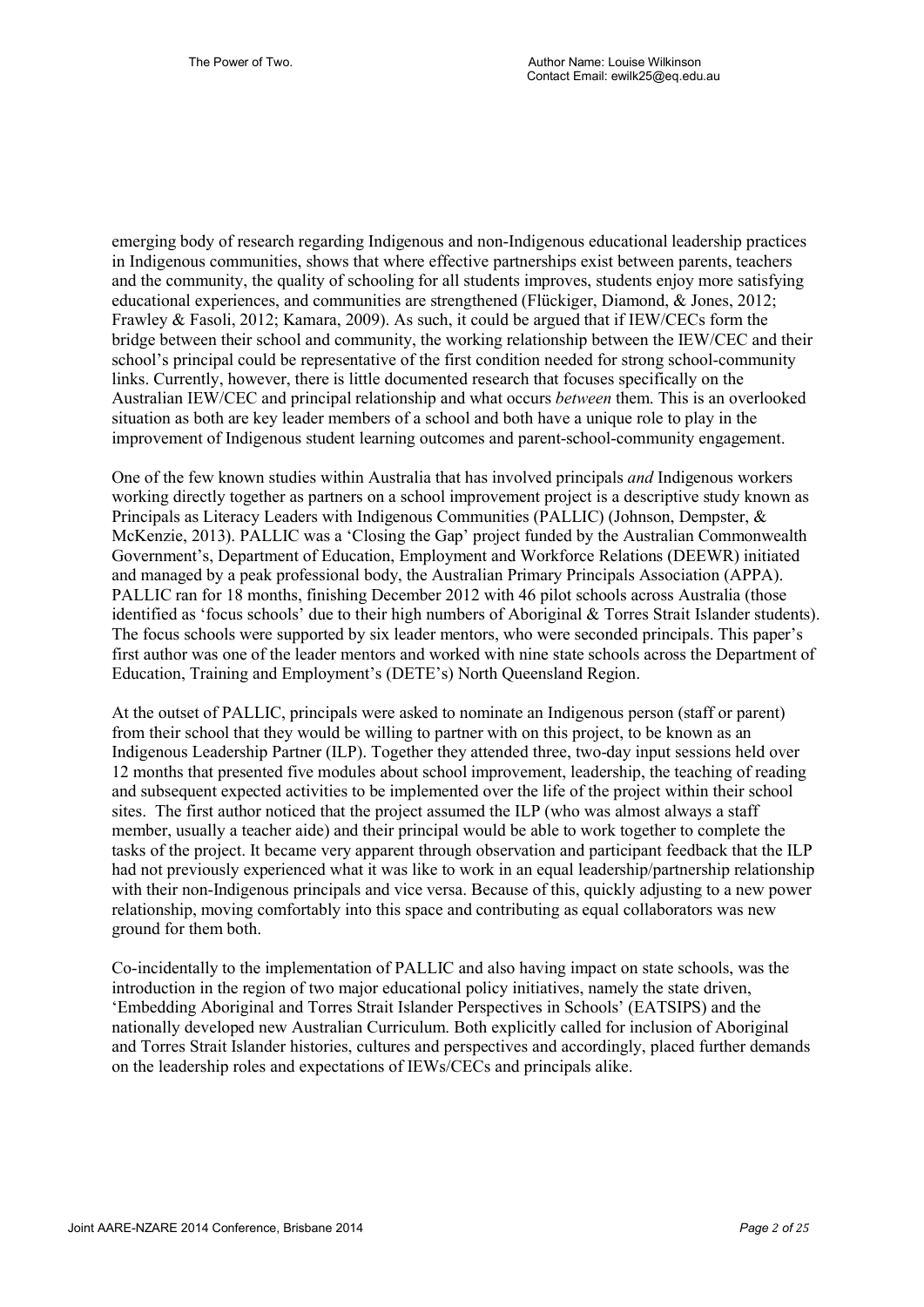## **Research Questions and Theoretical Framework**

Such complex contextual issues, systemic requirements and increasing pressure for school improvement provide good reason for examining the relationship between the IEW/CEC and principal. Until now this relationship has not been well understood. The preliminary research described in this paper investigates the current situation to establish the context for the subsequent larger research project where there will be further investigation into the current IEW/CEC – principal relationship, how it might be strengthened and transformed to improve learning outcomes for Aboriginal and Torres Strait Islander students and connectedness with their families to school. The research question that guides this phase of the research is: *What is the current IEW/CEC- principal relationship?* The successive questions are: *How can this relationship be strengthened and what are the contextual features that influence this? What are the outcomes of this strengthened relationship? What are the implications for practice and policy in schools?* 

All are represented diagrammatically in Figure 1 below, with this paper's research question highlighted in red:



*Figure 1:* Diagrammatic view of research focus and questions

The nature of this whole inquiry draws its intent from the social justice principles of 'parity of participation' (Fraser, 2007, p. 27), that of seeking elimination of inequalities for Aboriginal and Torres Strait Islander students in schooling. As such, it is based within the transformative research paradigm of Critical and Indigenous Theories, acknowledging the emancipatory work of Friere (1973) and explorations of 'the cultural interface' Nakata (2002). Interwoven with this to assist with the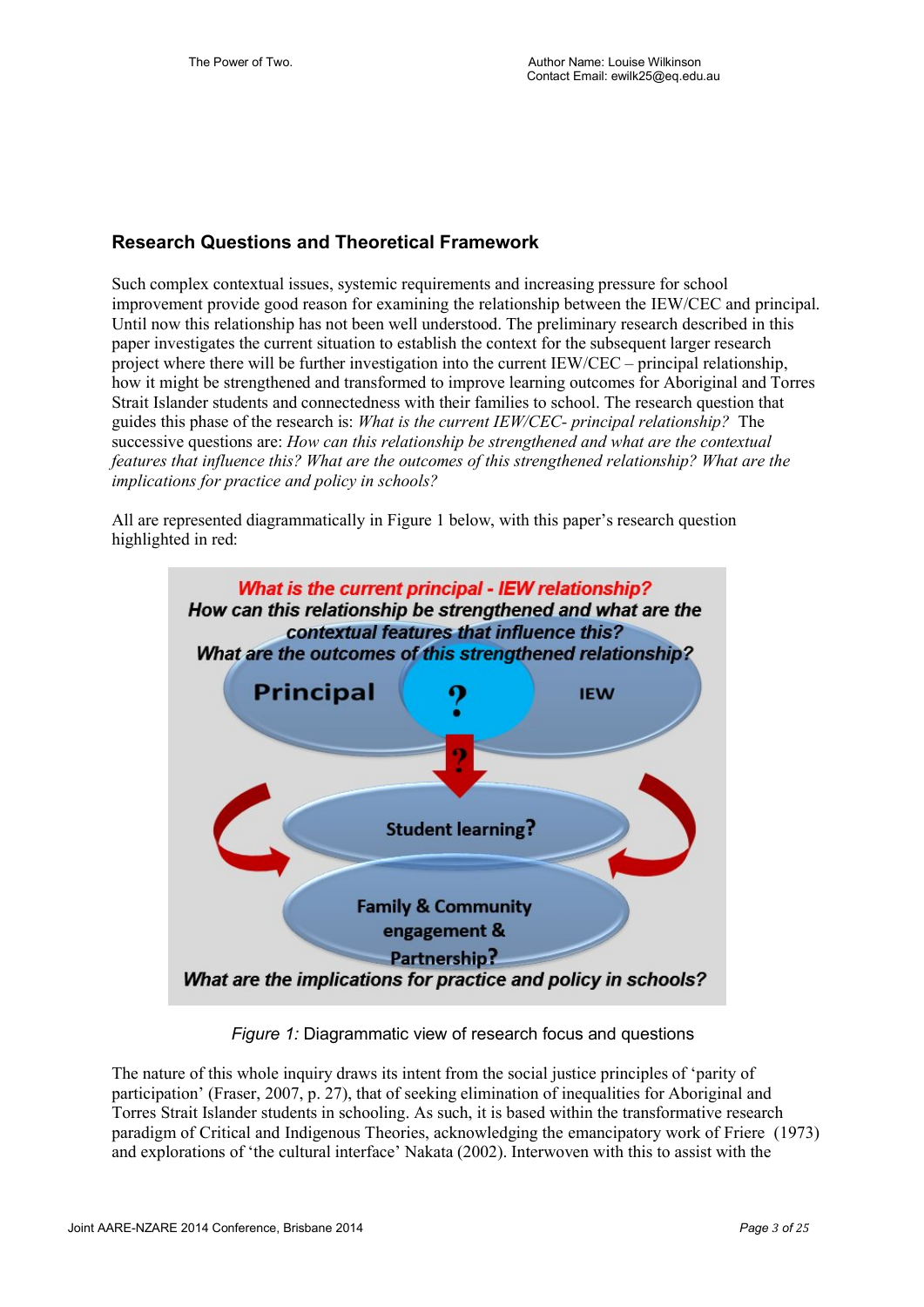examination of the IEW/CEC – principal relationship is an interpretation of Relational Leadership (Bradbury & Lichtenstein, 2000; Uhl-Bien, 2006).

Critical Theory seeks to critique and change the status quo and is about resistance, struggle and emancipation at the local level which Paulo Friere made famous. Cultural Interface Theory challenges us to move from the binary, the 'decoloniality' and closed-minded thinking about relationships between Indigenous and other Australians. This idea provides an "…appreciation of just how intricate and open to interpretation the dance around world view, knowledge and practice is as a result" (Nakata, Nakata, Keech, & Bolt, 2012, p. 133). Yunkaporta describes this trend in thinking as a 'guiding principle' by arguing, "…The deeper the knowledge, the more common ground is found across cultures, or conversely, the shallower the knowledge, the more difference is found between cultures" (2009, p. 60). Finally, Relational Leadership is defined as

"…an overarching framework for the study of the relational dynamics that are involved in the generation and functioning of leadership…Relational Leadership Theory focuses on the relational processes by which leadership is produced and enabled. It does not define leadership as holding a managerial position, nor does it use the terms manager and leader interchangeably...It sees leadership as able to occur in any direction;… in some variations, it may result in the breakdown of the distinction between who is leading and who is following,… instead reflecting a mutual influence process" (Uhl-Bien, 2006, p. 667).

These theories can be linked together by the idea of transformation and when combined to examine the IEW/CEC and principal relationship they foreshadow a shift toward hybridity, where there is overlap, and a 'space in between' is emphasised, what some call the 'border lands' or 'powerful places of liminality' (Küpers, 2011; Rutherford, 2011; Tempest & Starkey, 2004). A critical realist ontology (way of being) and transactional and subjective epistemology (way of knowing) affect the methodology (way of doing) of this research. The methodological procedures for the larger research project are participatory, dialogic and transformative (Denzin & Lincoln, 2003; Grogan & Cleaver Simmons, 2012; Guba & Lincoln, 1994) and accordingly, the study context has then influenced the methods used. These ideas are diagrammatically represented in Figure 2 below with the research methodology and method of the first phase of this study detailed in the next section: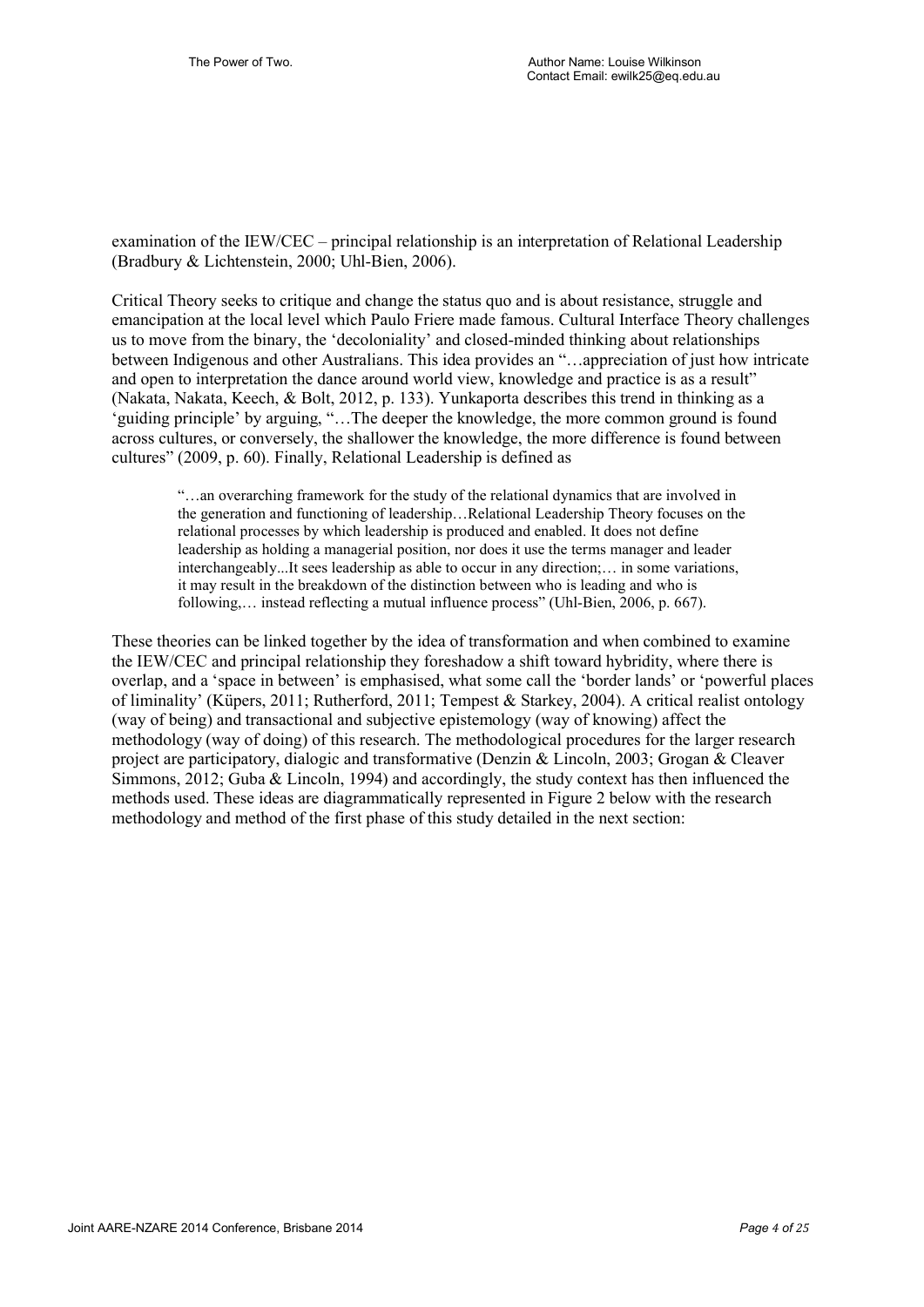

*Figure 2:* Diagram of Research Paradigm

## **Methodology**

With the larger research project being a practitioner-based, multiple case study using Participatory Action Research (PAR) (Brydon-Miller & Maguire, 2009; Chevalier & Buckles, 2013; McTaggart, 1991), an initial reconnaissance method was called for. This paper focuses on the results of the very first data set collected which was a self-administered questionnaire distributed to North Queensland state school IEW/CEC and principals in 2013. Due to the large number of participants involved, the questionnaire was seen to be an efficient and non-obtrusive data gathering tool. Such a method of data collection ensured, "…a high response rate, accurate sampling and a minimum of interviewer bias, while permitting interviewer assessments, providing necessary explanations (but *not* the interpretation of questions) and giving the benefit of a degree of personal contact" (Oppenheim, 1992, p. 103).

The questionnaire existed in two forms; one for the IEWs/CECs and one for the principals (see Appendix  $A \& B$ ). In four sections, the questionnaires were designed to gather a snapshot of information about IEWs/CECs and principals in the North Queensland region: their school context, their perceptions on the nature of the work undertaken by IEWs/CECs, what they do together and willingness to participate in case study work with the first author. Both questionnaires had a similar format. The first section focussed on demographic information. The second section asked questions pertaining to management and operational procedures and duties of the IEW/CEC. The third section gathered information about what school activities the IEW/CEC and principal perceived they worked on together. The final section sought recruitment of IEW/CEC and principal respondents in the next stage of the main body of research as case study schools in participatory action research.

The content and structure of the questionnaire were informed by several sources: the first author's professional experience of working in the field as a principal for 9 years, the PALLIC project experience mentioned above and DETE's position descriptions for IEWs/CECs (Queensland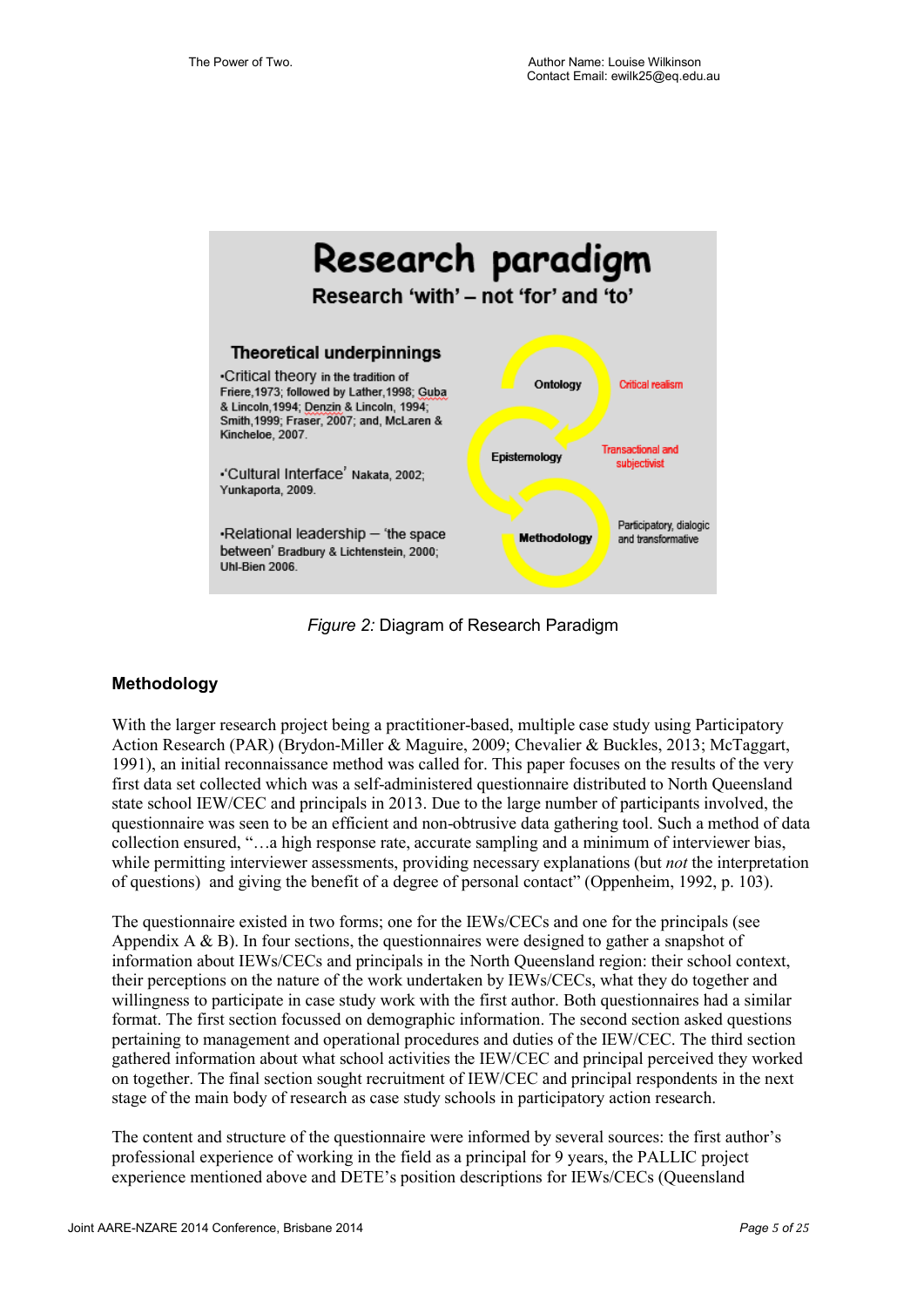Government. Department of Education Training and Employment, 2013). Most of the questions devised were closed questions providing the option to select only one or sometimes multiple responses to pre-coded answer categories. Two questions specifically required multiple responses and two were open ended questions that allowed opportunity for respondents to provide their perceptions about their work and what work IEWs/CECs and principals did together. A pilot of the questionnaires was undertaken with copies sent to several principal colleagues who came from outside the North Queensland Region and to the Regional CEC, a long serving employee of DETE, who is acting as a cultural mentor to the first author and who works closely with the region's IEWs/CECs. All provided feedback about time taken to complete and effectiveness of the questions for this stage of the study.

A total of 112 questionnaires were personally distributed to principals during a 2013 regional principals' forum and 43 were returned with 41 consenting to and completing the questionnaire. 45 questionnaires were distributed to IEWs/CECs at a 2013 regional Indigenous workers' meeting and 38 were returned with 35 'yes' consents. This represents a return of approximately 70% of all state school IEWs/CECs in the North Queensland region. It should be noted that out of all returned questionnaires, eight schools were represented by both groups, that is, IEWs and/or CECs and the principal from the same school completed the questionnaire. The results, analysis and discussion emanating from all questionnaires are reported below.

## **Results**

The results of both questionnaires are organised according to three sections: Demographic and Work Contexts; Working Together; and, Recruitment.

## Section 1: Demographic and work contexts

Seventeen out of the 35 IEW/CEC respondents were in the CEC role and all except four were female. There are currently 28 CECs in the North Queensland Region (Queensland Indigenous Education Consulative Council, 2014). 21 identified as Aboriginal; five identified as Torres Strait Islander; one person identified as Aboriginal *and* Torres Strait Islander; and eight indicated they were neither Aboriginal nor Torres Strait Islander. 23 out of 41 respondent principals were female. No principal respondents were Aboriginal or Torres Strait Islander and five principals indicated they did not have any Indigenous students enrolled in their school. The majority of IEW/CEC respondents (20) indicated they lived in a regional city as did sixteen principals. Eight IEWs/CECs and fourteen principals were from rural towns. All remaining respondents were from remote areas. Of the time spent in their current school, IEWs/CECs served for longer in the one school than did the principals. Of the time spent in their current roles, more principals were new to the role. The three findings of time in role, time in current school and residence discussed above are represented for each group in Figures 3 and 4 below: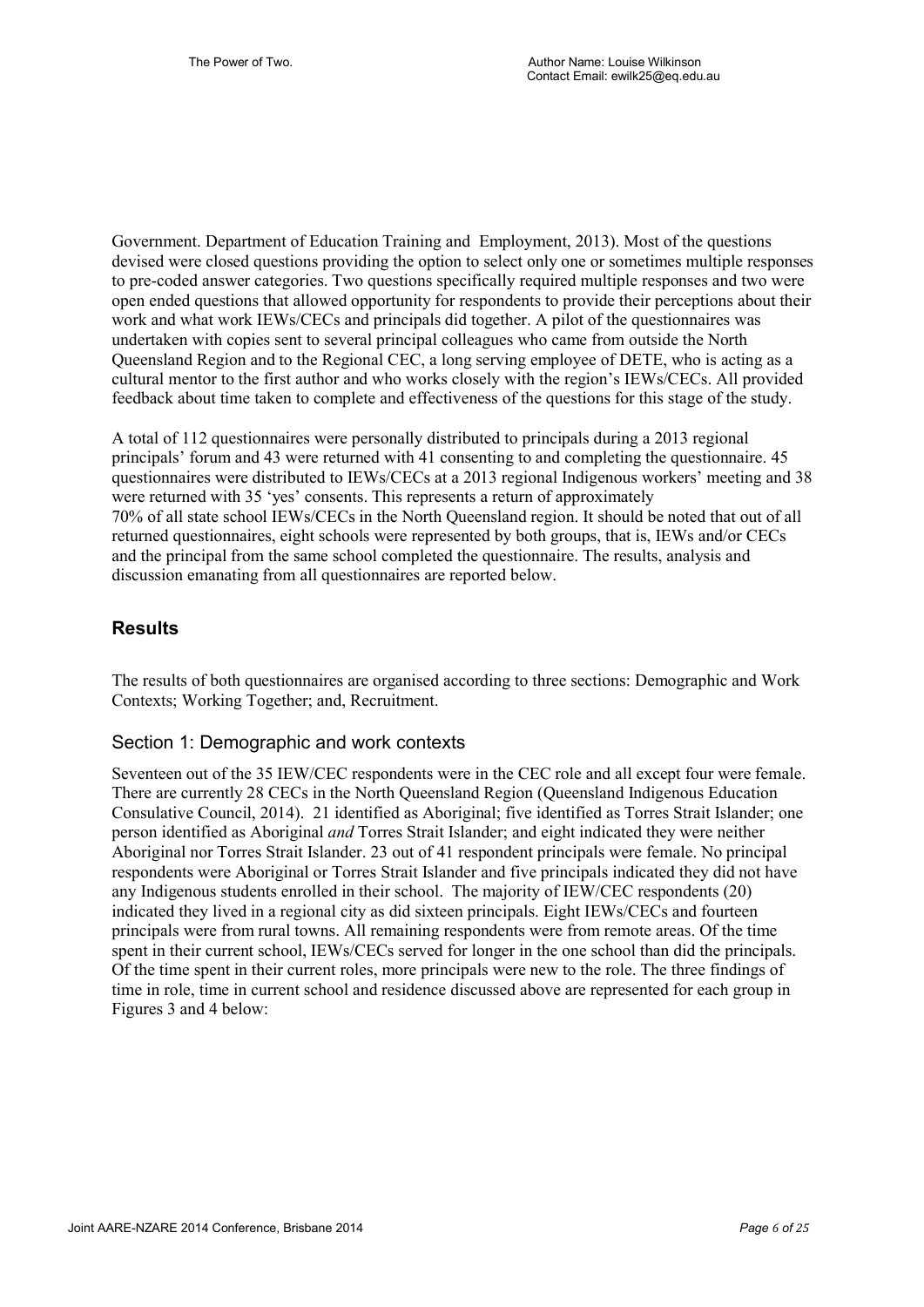

### North QLD principal questionnaire 2013

*Figure 3:* North QLD state school sample principals demographic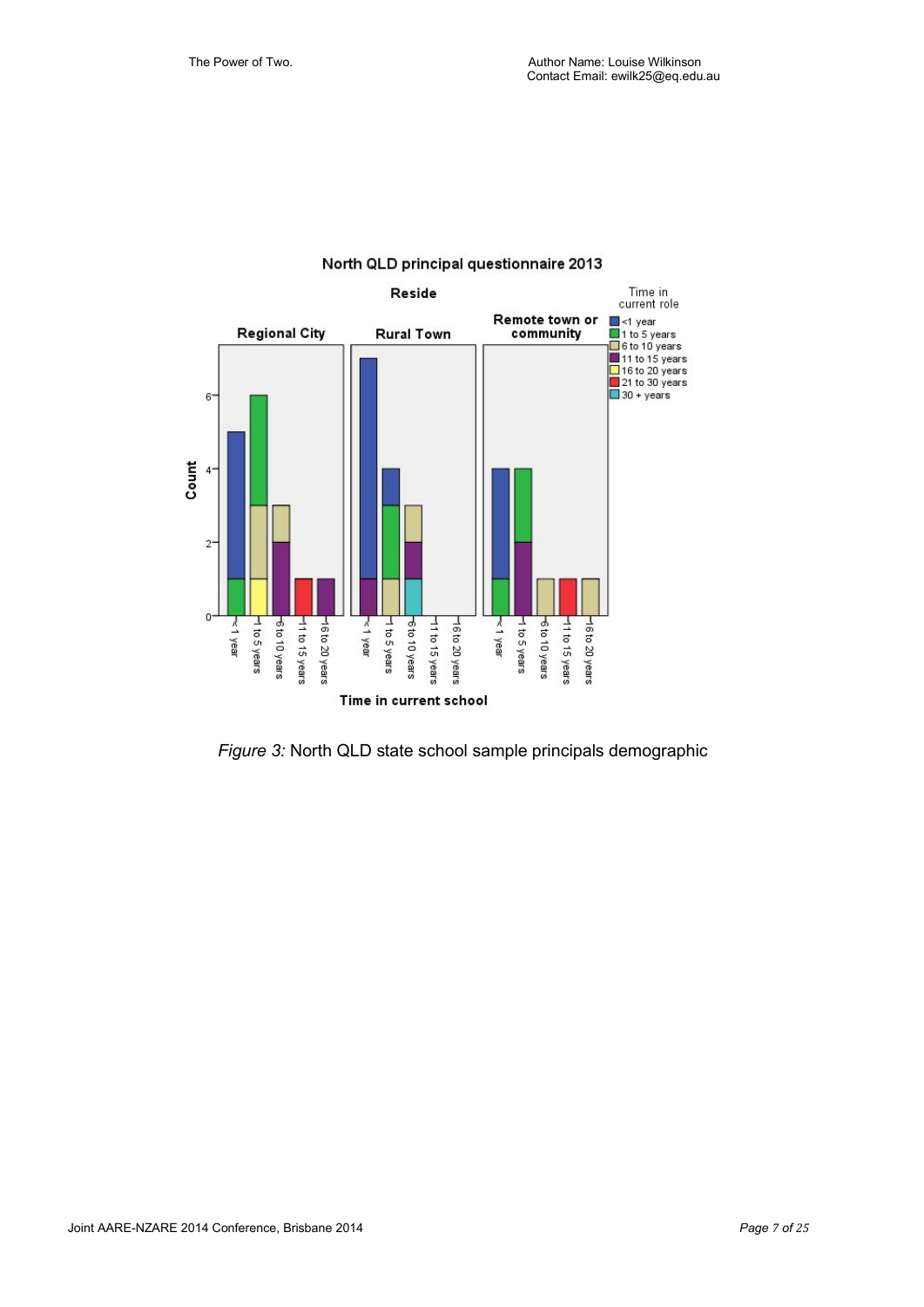

### North QLD state school IEWs/CECs questionnaire 2013

*Figure 4:* North QLD state school sample IEWs/CECs demographic

One question asked both groups of respondents about what types of duties IEWs/CECs performed using ten descriptors created from combining the first author's professional field observations with themes from various role description statements of Teacher Aides, Community Liaison Officers (CLOs) and CECs (Department of Education Training and Employment, 2014; Queensland Government. Education Queensland, 2014). 35 IEWs/CECs and 29 principals responded accordingly. The gap between the percentage frequencies of responses of both groups was used to determine where there were similar or different perceptions of duties performed in the IEW/CEC role. i.e., a low percentage gap  $= a$  high agreement; or high percentage gap  $=$  low agreement.

There was high congruence of agreement by IEWs/CECs and principals on three duties where a similar percentage of CECs/IEWs and principals agreed that:

- 1. IEWs/CECs provide information to school staff
- 2. IEWs/CECs provide advice to school leadership
- 3. IEWs/CECs provide assistance to teachers.

This same question also revealed a paradox - for instance, one duty showed a low congruence of shared perception between both groups yet, at the same time, it attracted the highest percentage of responses from both groups. The duty was 'Provides educational support for students' (Highlighted in Table 1). In other areas, there was a widening of difference in perception, with the two greatest percentage gaps being 'liaises with families' (25% gap) and 'provides welfare support for students' (27% gap) respectively.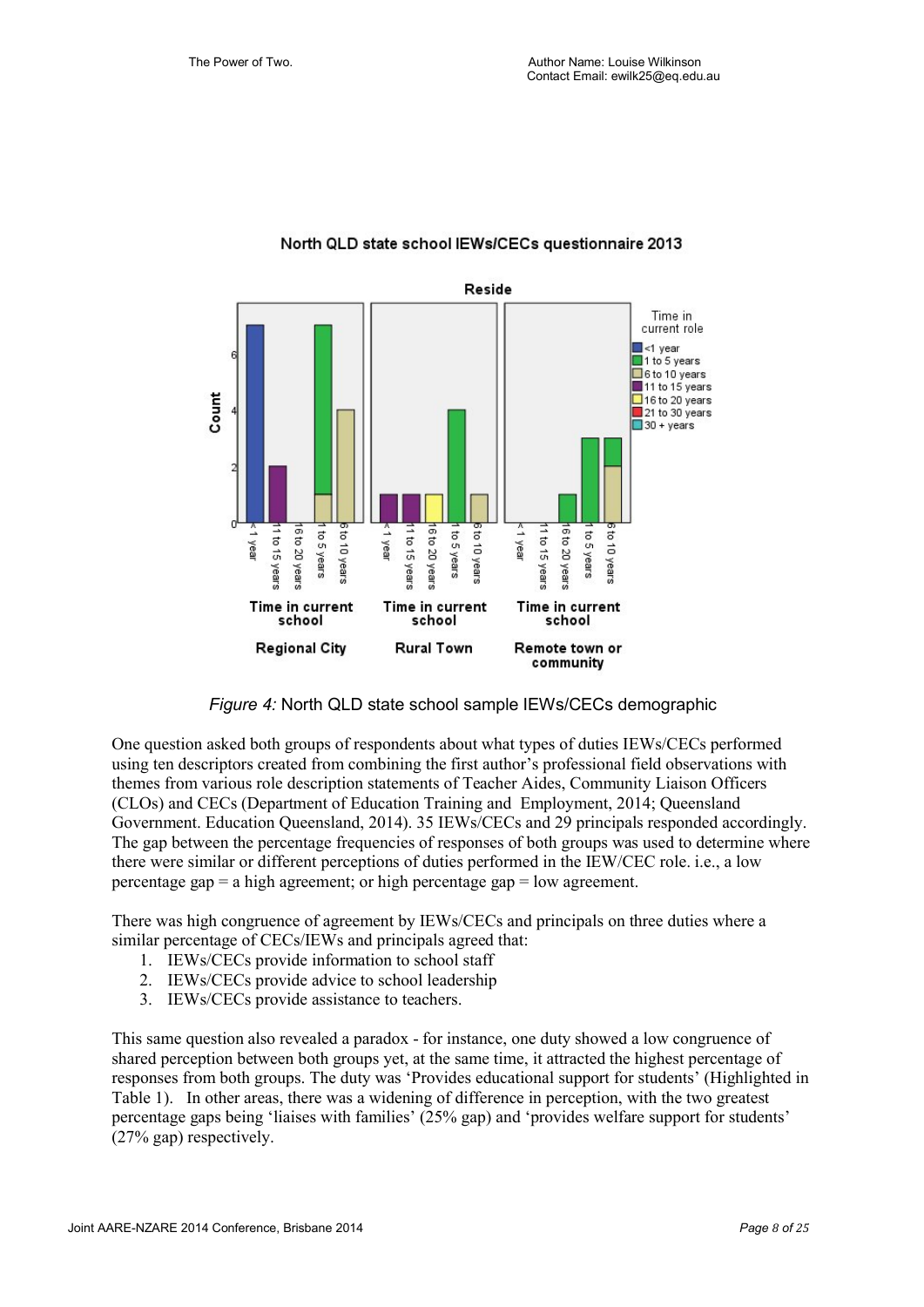| Duty                                  | % gap in difference | <b>IEW/CEC</b> | Principal |
|---------------------------------------|---------------------|----------------|-----------|
|                                       | of responses        | responses      | responses |
| Provides information to school staff  | $1\%$               | 68%            | 69%       |
| Provides advice to school leadership  | $4\%$               | 65%            | 69%       |
| Provides assistance for teachers      | 5%                  | 77%            | 72%       |
| Provides information to teachers      | 10%                 | 68%            | 58%       |
| Other                                 | 11%                 | 11%            | 22%       |
| Organises various activities          | 12%                 | 74%            | 62%       |
| Provides educational support for      | 15%                 | 91%            | 76%       |
| students                              |                     |                |           |
| Monitors attendance                   | 19%                 | 74%            | 55%       |
| Liaises with families                 | 25%                 | 80%            | 65%       |
| Provides welfare support for students | 27%                 | 74%            | 47%       |

| Table 1: Comparisons of perceptions of duties performed by IEWs/CECs |
|----------------------------------------------------------------------|
|----------------------------------------------------------------------|

Whichever way the responses are viewed, they show more differences than similarities: what IEWs/CECs think they do is generally different to what principals think IEWs/CECs do. For example, more IEWs/CECs indicated their duties were associated with students and families than did principals. More principals indicated they thought IEWs/CECs performed duties that were associated with staff, teachers or leadership than did IEWs/CECs.

This difference is also reflected in the answers to 'Other' duties completed by both respondents. See verbatim answers in Table 2 below. IEWs/CECs indicated they are involved in more duties than principals realise while at the same time, principals have identified duties that were not recognised by IEWs/CECs.

Table 2: 'Other' duties said to be performed as perceived by IEWs/CECs and principals

| 'Other' written responses by IEWs/CECs                             | 'Other' written responses by principals           |  |
|--------------------------------------------------------------------|---------------------------------------------------|--|
| Assist in Homework program                                         | Co-ordinates community centre                     |  |
| Assisting CEC                                                      | General T/A duties only 4 students                |  |
| Co-ordinate mentoring program                                      | Indigenous Kindy                                  |  |
| Community development for networking and learn<br>parenting skills | Leadership activities for students                |  |
| Health & well-being committee                                      | Member of EATSIPS committee                       |  |
| Liaise with external agencies for student $\&$ parent<br>wellbeing | Monitors achievement                              |  |
| Run leadership camps, reward days                                  | Provides feedback of emergent<br>community issues |  |
| SETP plans for students                                            | Work placement                                    |  |
| VET Career Pathways Program                                        | A voice and advocate for the people               |  |
| Whole school student orientation                                   | Runs Indigenous advisory group                    |  |
| Indigenous Community engagement                                    | SAT                                               |  |
| Member school well-being case management team                      |                                                   |  |
| Refer parents to appropriate organisations                         |                                                   |  |
| School uniforms                                                    |                                                   |  |

A further question asked Principal respondents to identify what duties they would like their IEW/CEC to do that they were not doing and why they were not seeing these duties being performed. Verbatim answers are presented in Table 3 below. This table shows principals do have a desire for IEWs/CECs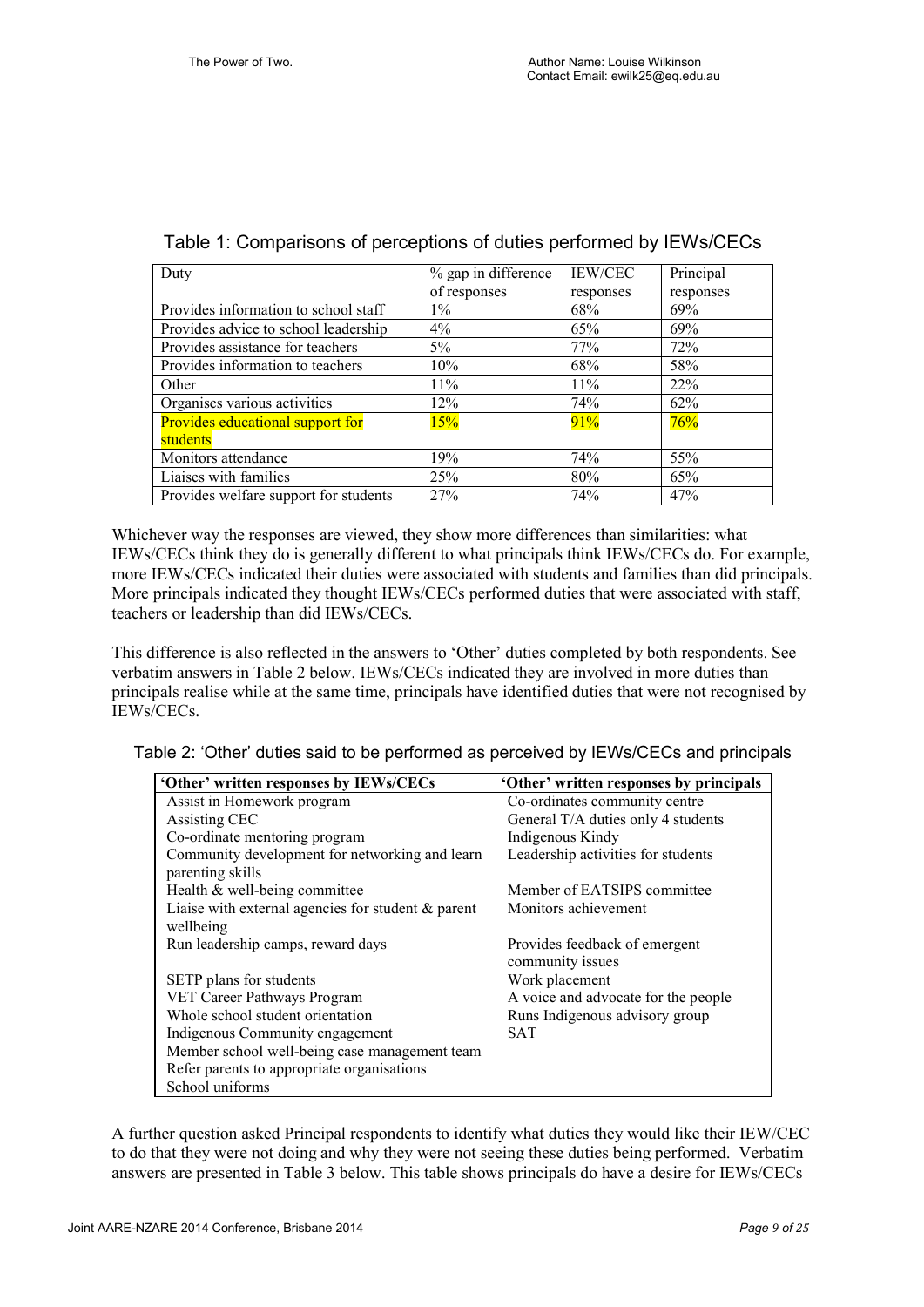to better support students and engage community while at the same time, have some understanding of the barriers to achieving this:

Table 3: Desired Non-teaching staff duties and why not currently performed

| Duties would like this person to do             | Reason's why they are currently not doing them    |
|-------------------------------------------------|---------------------------------------------------|
| More counselling                                | Lack of time                                      |
| Home visits; Aboriginal and Torres strait       | Unknown. Previous principal placed T'Aides in set |
| Islander protocols; Curriculum perspectives;    | roles                                             |
| Attendance                                      |                                                   |
| Developing activities to get parents into the   | Only been in current school 6 weeks               |
| school; Homework Club                           |                                                   |
| Increased capacity to work in classrooms        | Time                                              |
| Attendance follow-ups                           | They don't like getting involved in other family  |
|                                                 | <i>ssues</i>                                      |
| Newly formed role in the school $1$             | Only been 2 weeks                                 |
| Assist with monitoring attendance, liaises with | Tensions between families                         |
| families                                        |                                                   |

Therefore, there is not a clear pattern of congruence of shared perception of role and duties of IEWs/CECs between the two questionnaire groups. What is evident is an underestimation of the role and duties of the IEW/CEC by both groups.

## Section 2: Working Together

When asked who was their direct supervisor, only fifteen out of the 35 IEW/CEC respondents indicated their principal, with most meeting 'as required', although two IEWs/CECs said they met weekly. The remainder were supervised by other classified officers in the school: Deputy Principal (twelve), Business Services Manager (three) or 'Other" which was usually a Head of Department (five). This likely explains why there are so many mismatches in perceptions over IEW/CEC duties by principals as discussed above in Section 1. Details of types of Indigenous staff supervised by principals and their meeting frequency are provided in Figure 5 below:

 $\overline{\phantom{a}}$ 

 $^{\rm 1}$  respondent had indicated their non-teaching staff worked as a Teacher Aide (Identified)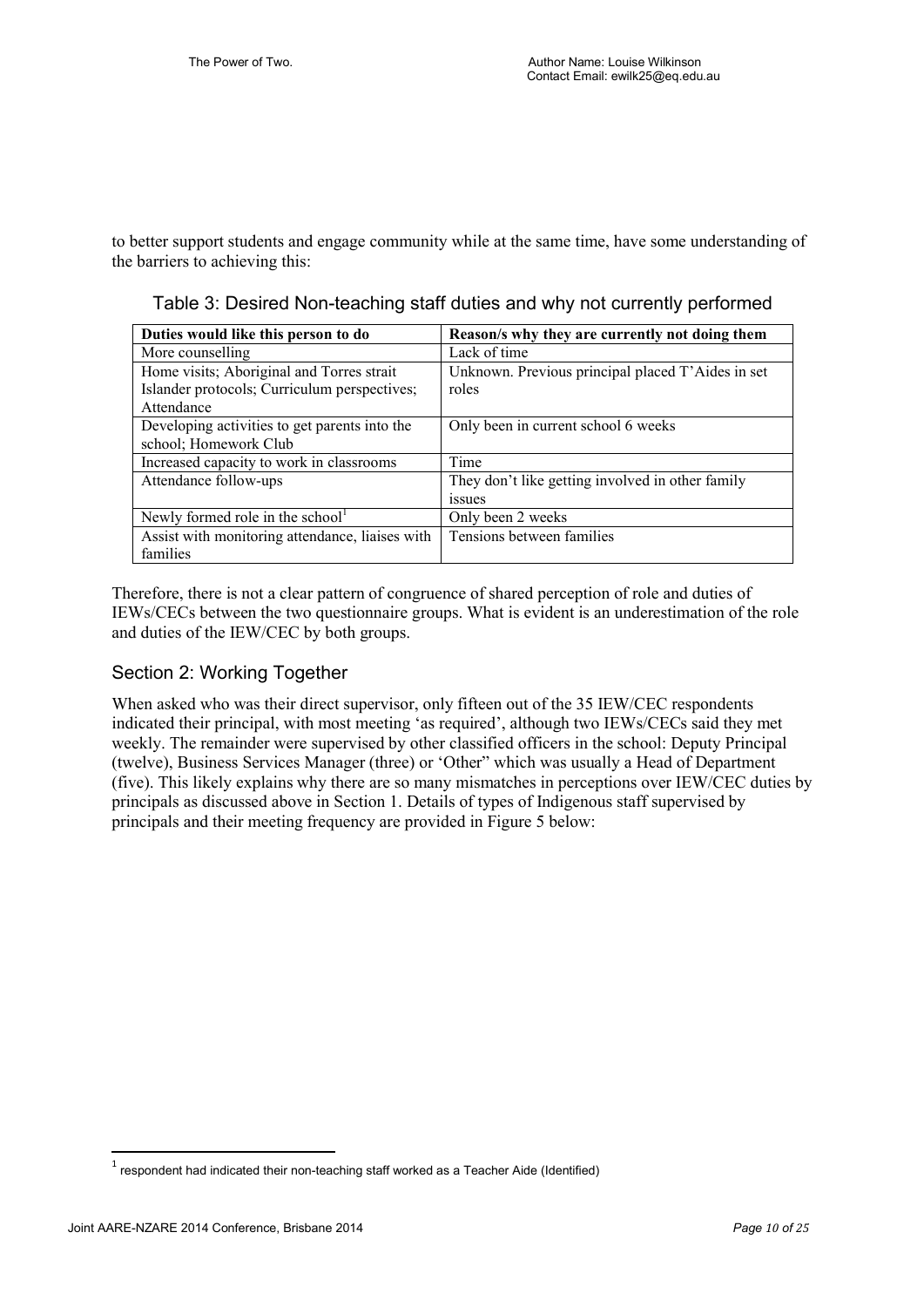

*Figure 5:* Supervisor of IEWs/CECs and meeting frequency

One of the questions asked both sets of respondents to indicate what school events/activities they worked on together and how often they did this. 30 IEWs/CECs and 24 principals completed this question. There were some common themes to emerge from both groups' responses as to what they both perceived they worked on together. These included: school celebrations of key Indigenous dates; contact with parents for attendance or student disciplinary reasons; and, implementing educational policy. Using percentage frequencies of responses, however, the only common theme that showed the greatest congruence of perception was implementation of EATSIPS (IEWs/CECs 43% and principals 37%), mentioned earlier in this paper as a new state policy demand on schools.

There were also 24, one-off responses from both groups about what they worked on together, with the principals listing the majority (17) of them. IEW/CEC responses to joint work seemed grouped around students and policy implementation, while the majority of principal responses featured cultural or community engagement activities as the main co-work. These results again showed differences of perception on what IEWs/CECs think and what principals think they work on together.

## Section 3: Recruitment

The final questions in both questionnaires asked would respondents, "…be willing to participate further in this research project?" The majority of all respondents indicated they were willing to participate further, either after more information or if the IEW/CEC or principal also agreed. Of the IEWs/CECs and principals from the same eight schools who completed the questionnaire, three pairs agreed to further participation. This information will be used in conjunction with an Indigenous mentor's advice to assist the first author approach the IEW/CEC and principal pairs to volunteer for the next stage of the research.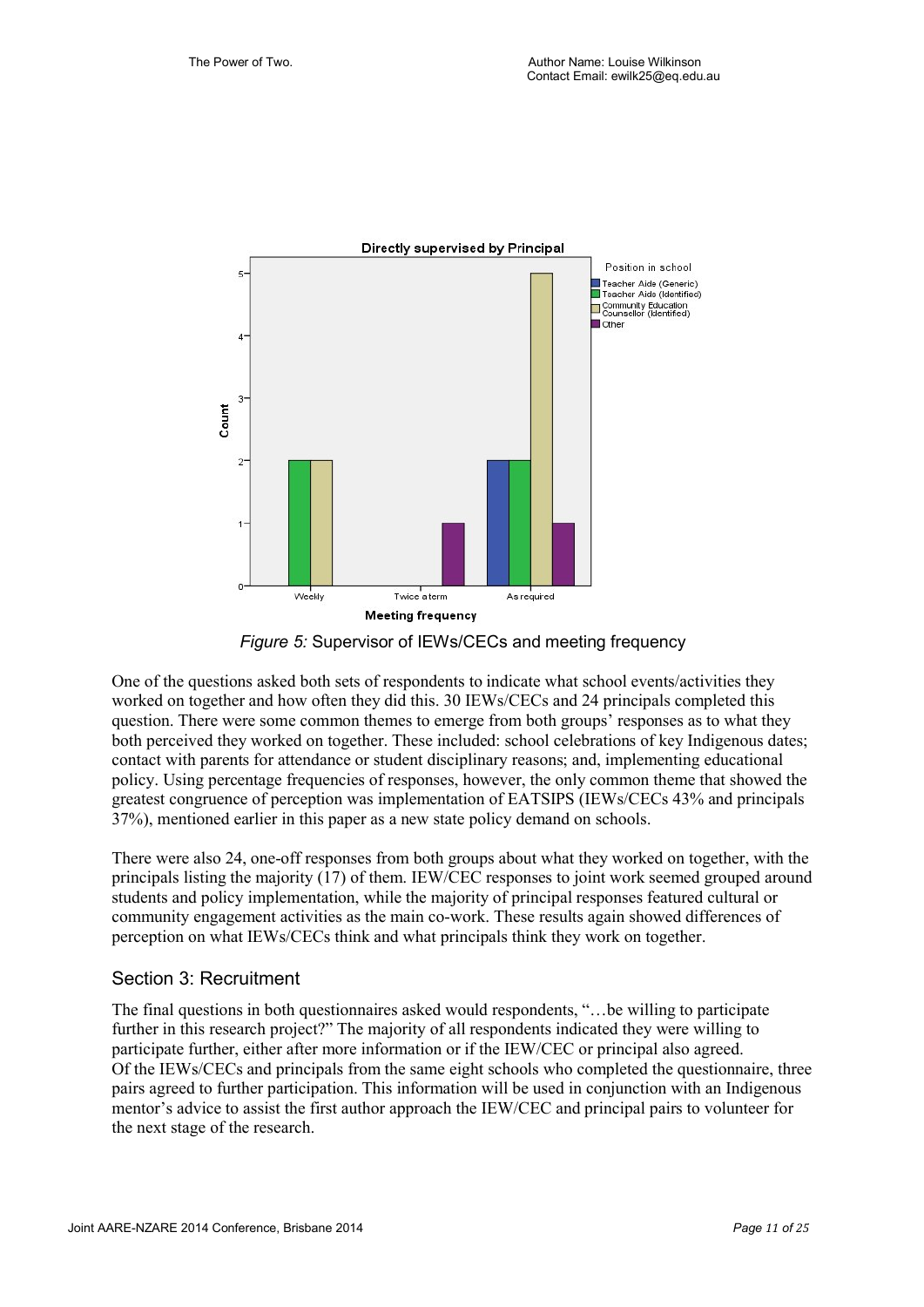## **Discussion**

An analysis of the questionnaires' findings provide some initial indications of the nature of the current IEW/CEC and principal relationship and is presented in three parts: their general work and social contexts, initial relational co-work perceptions and further participation willingness for the larger study.

## General work and social contexts

The principal respondents' demographic profile mirrored the current principal demographic of the North Queensland Region for state schools; that is, there were many more relatively inexperienced than experienced principals (English, 2013). The IEW/CEC results confirm past research findings that IEWs/CECs tend to have a greater stability of role and continuity at the same school than principals and are predominantly female (Buckskin & Hignett, 1994; Northern Territory Department of Education, 1999). The 100% principal non-Indigenous cultural background profile also reflects current Australian principal Indigenaeity trends - in 2012, there were only 78 principals who were Aboriginal and Torres Strait Islander across the whole of Australia in any jurisdiction (More Aboriginal and Torres Strait Islander Teachers Initiative [MATSITI], 2014). It would seem that in the North Queensland Region, not many IEWs/CECs and principals worked directly together, with supervision responsibility given to other classified school personnel. If and when they did meet, it was mostly 'as required'. Reasons could be attributed to school size, however, some of those who did work directly together were from large schools where the principal had not delegated this working relationship and they did meet frequently.

Overall the IEWs'/CECs' perception of their duties tended to a focus on student engagement, attendance and achievement. While the greatest single number of principal responses acknowledged the IEW/CEC role in working with students, generally principals saw the IEW/CEC role as most commonly one that provided advice, assistance and information about Aboriginal and Torres Strait Islander people of staff/teachers/school leadership in a school. As such, the above findings do resonate with those found in a survey of the handful of known empirical studies pertaining to the work of IEWs/CECs in Australia (Buckskin & Hignett, 1994; Cahill & Collard, 2003; Funnell, 2012; Gower et al., 2011; Grace & Trudgett, 2012; MacGill, 2009; Pearce, 2011; Warren, Cooper, & Baturo, 2004). Themes that emerged from these works included: (i) visibility and representation of IEWs/CECs within schools; (ii) amorphous roles performed by many IEWs/CECs; (iii) centricity to bridging the home-school divide; (iv) influence on building cultural responsiveness in other school staff; and, (v) influence on participation and achievement of Aboriginal and Torres Strait Islander students. The latter three are especially evident in the current questionnaires' findings.

The mismatch of perception by both groups around the role of the IEW/CEC likely reflects an under appreciation of the reach and influence of the IEW/CEC role not only by principals, but also by the very people who perform the duties – the IEWs/CECs themselves. Could this be an example of what happens when the social justice principle, 'participatory parity' (Fraser, 2007), is impeded? That is, this mismatch of perception and low social esteem is a result of the historical non-achievement of equal opportunity dogging Aboriginal and Torres Strait Islander peoples over the past 200 years? This will be explored further in the larger study.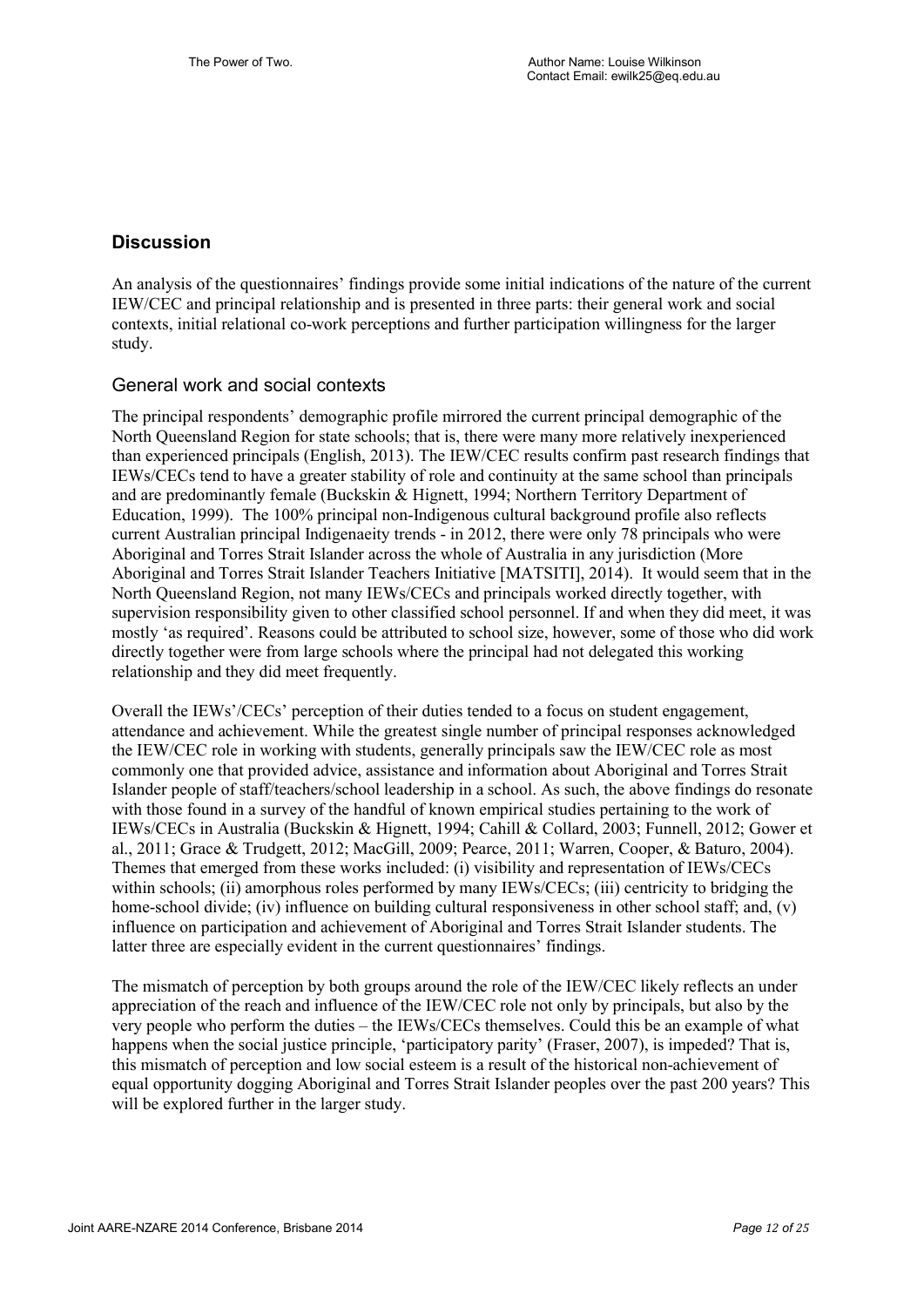## Initial Relational Co-Work Perceptions

Themes that emerged from responses by both groups on co-work activities of IEWs/CECs and principals related to: students, enacting school and system policies and school-home/community connections. These included school celebrations of the 'one-off' Indigenous calendar events like National Aboriginal and Islander Day of Commemoration (NAIDOC) or activities for students requiring parent involvement (i.e. disciplinary matters or attendance). Implementation of DETE policy like EATSIPS, however, was the only one perceived as a joint activity by the greatest number of respondents from both groups. It is known to the paper's first author that this co-work participation exposed IEWs/CECs and principals to the EATSIPS policy documents and regional training where they were introduced to the notion of a 'third cultural space' which directly connects to Nakata's Cultural Interface Theory:

"The third cultural space recognises that Indigenous communities have distinct and deep cultural and world views — views that differ from those found in most Western education systems. When Western and Indigenous systems are acknowledged and valued equally, the overlapping or merging of views represents a new way of educating" (Department of Education and Training, 2011, p. 9)

This reinforces aspects of the paper's first author theoretical paradigm and will assist with participant development in the larger project.

## Further participation willingness

Apart from written information, the first author also provided a short oral presentation at the distribution of all questionnaires, citing the focus of the research was to examine the IEW/CEC relationship. The high number of positive responses to participate further bodes well for the first author whose next steps are engaging identified pairs of IEWs/CECs and principals in case study schools. This work will form the bulk of the larger study.

## **Conclusion**

This report captures a snapshot of the current IEW/CEC and principal relationship in state schools in the North Queensland region. It reveals there is a significant reach of the IEW/CEC role across the school, yet at the same time, their role seems to be under estimated and underappreciated, not just by many principals but by IEWs/CECs themselves. There is a perceived mismatch of agreement on cowork actions and where there is agreement, this tends to be in the area of the operation of policy and school routine.

The next step of the major study seeks to further examine and strengthen the current IEW/CEC and principal relationship through a multiple case study approach. Four pairs of volunteer IEWs/CECs and principals will work with the first author using Participatory Action Research processes in actions deemed important to improve Indigenous student achievement. The first author will examine ways the IEW/CEC and principal relationship can be strengthened and the contextual factors that influence this. Any outcomes of the strengthened relationship and implications for practice and policy will then be identified. The research questions will be answered through use of mixed methods and a variety of data sources such as: questionnaires, semi-structured interviews, critical incidents, focus groups, school/DETE documents, icons, artefacts, diary, field notes and enumeration data. The case studies will run for at least two cycles of observing, reflecting, planning and acting occurring over an 18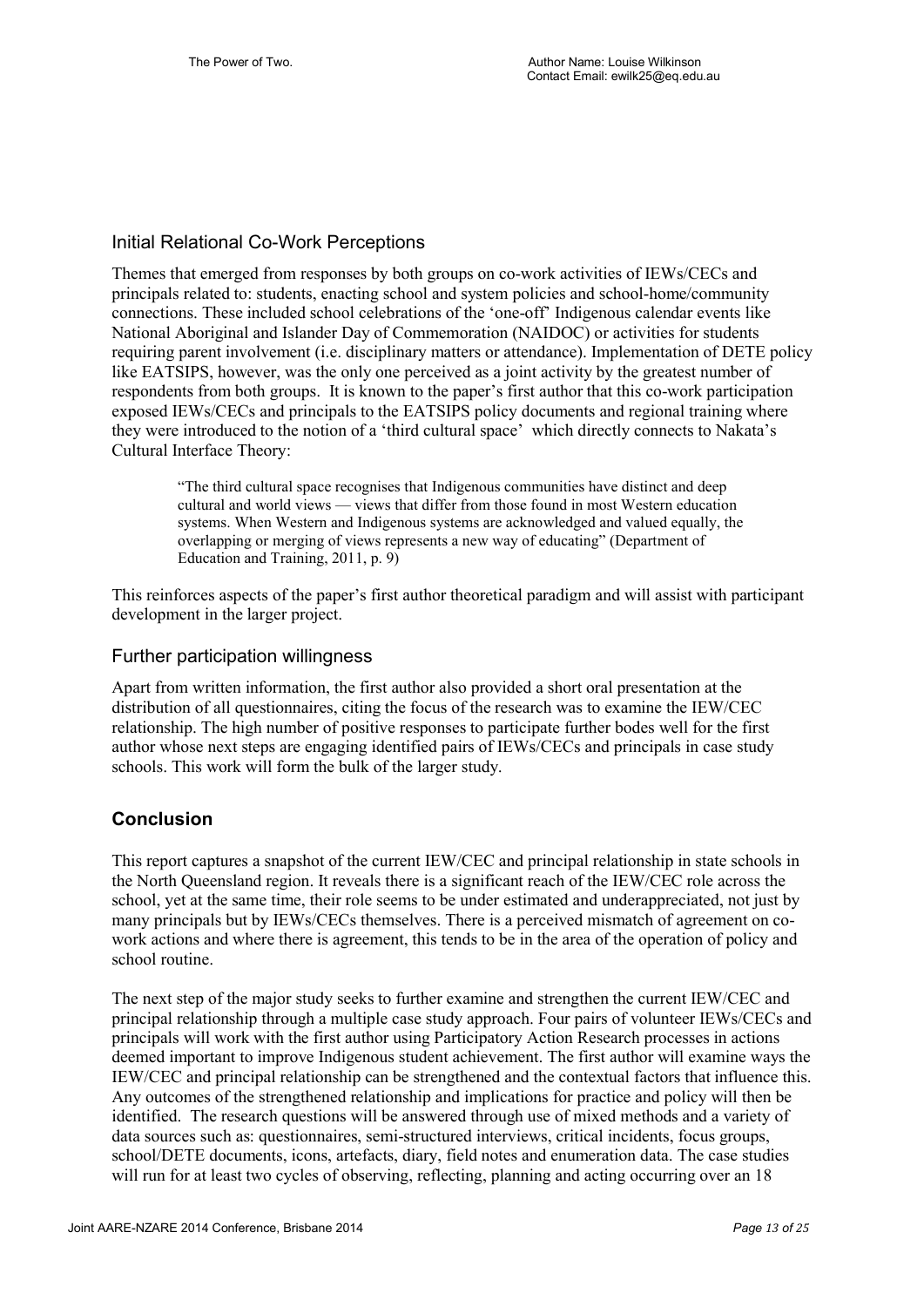month period, commencing in August 2014. Both quantitative and qualitative data results from of each cycle of action, will be analysed in three steps using an interactive model of data analysis (Denzin, Lincoln, & Smith, 2008) to provide evidence and answers to the main and emerging micro research questions.

By examining the IEW/CEC and principal relationship, this work will make known, the 'space in between' the two roles, a place for overlap of leadership actions and '…where a mutual influence process" (Uhl-Bien, 2006, p. 667), may occur to maximise the power of two. This shift towards hybridity could give leverage to strengthen and transform the why, what and how of IEWs'/CECs' and principals' work together. It can offer practical implications to enhance their leadership impact on the learning outcomes of all students, especially those of Aboriginal and Torres Strait Islander students and their school-community interrelationships.

## **References**

- Australian Bureau of Statistics. (2011). *Indigenous persons by occupation, Australia*. Retrieved from https://www.censusdata.abs.gov.au/webapi/jsf/tableView/crosstabTableView.xhtml
- Bradbury, H., & Lichtenstein, B. M. B. (2000). Relationality in Organizational Research: Exploring The Space Between. *Organization Science, 11*(5), 551-564. doi: 10.2307/2640345
- Brydon-Miller, M., & Maguire, P. (2009). Participatory action research: contributions to the development of practitioner inquiry in education. *Educational Action Research, 17*(1), 79-93. doi: 10.1080/09650790802667469
- Buckskin, P., & Hignett, B. S. (1994). *ARA Kuwaritjakutu Project: Towards a new way: Stages 1 & 2. A research project into the working conditions of Aboriginal and Torres Strait Islander Workers*. Melbourne, Australia: Australian Education Union.
- Cahill, R., & Collard, G. (2003). "Deadly Ways to Learn" . . . a Yarn about Some Learning We Did Together. *Comparative Education, 39* (2), 211-219 [JSTOR version]. doi: 10.2307/3099881
- Chevalier, J. M., & Buckles, D. J. (2013). *Participatory Action Research : Theory and Methods for Engaged Inquiry.* Retrieved from http://jcu.eblib.com.au/patron/FullRecord.aspx?p=1143737
- Council of Australian Governments Reform Council. (2012). *Indigenous Reform.* Retrieved from http://www.coagreformcouncil.gov.au/agenda/indigenous.cfm
- Denzin, N., & Lincoln, Y. (2003). The Discipline and Practice of Qualitative Research. In N. Denzin & Y. Lincoln (Eds.), *The Landscape of Qualitative Research: Theories and Issues* (pp. 1-45). Thousand Oaks, CA: Sage.
- Denzin, N., Lincoln, Y., & Smith, L. (Eds.). (2008). *Handbook of Critical and Indigenous Methodologies*. Thousand Oaks, CA: Sage.
- Department of Education and Training. (2011). *Embedding Aboriginal and Torres Strait Islander Perspectives in schools: A guide for school learning communities*. Brisbane, Australia: Author.
- Department of Education Training and Employment. (2014). *Teacher Aide role description*. Brisbane, Australia: Author. Retrieved from http://education.qld.gov.au/hr/recruitment/roledescriptions/schools/teacher-aide.html
- English, R. (2013). *Regional Director's presentation* [Powerpoint slide]. North Queensland Region Principals' Forum 22-23 August 2013. Retrieved from https://team.oneportal.deta.qld.gov.au/sites/northqueenslandregion/default.aspx
- Flückiger, B., Diamond, P., & Jones, W. (2012). Yarning space: Leading literacy learning through family-school partnerships. *Australasian Journal of Early Childhood, 37*(3), 53-59.
- Fraser, N. (2007). Feminist Politics in the Age of Recognition: A Two-Dimensional Approach to Gender Justice. *Studies in Social Justice, 1*(1), 23-37.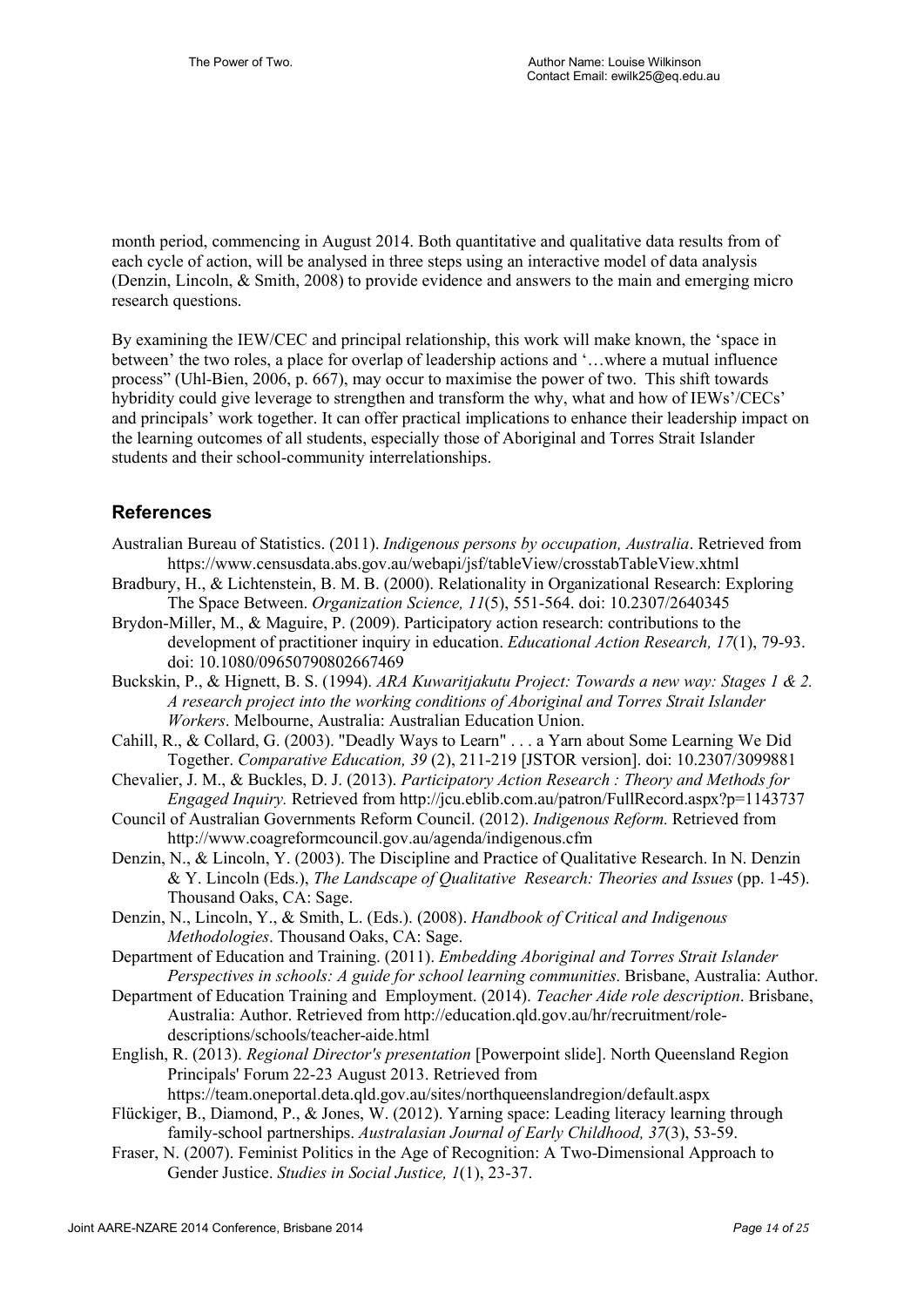- Frawley, J., & Fasoli, L. (2012). Working together: intercultural leadership capabilities for both-ways education. *School Leadership & Management, 32*(4), 309-320. doi: 10.1080/13632434.2012.708328
- Friere, P. (1973). *Pedagogy of the oppressed* [Translated by Myra Bergman Ramos]*.* Middlesex, England: Penguin Education.
- Funnell, R. (2012). Indigenous Education Workers: A Special Case of Educational Assistant. In R. Jorgensen, P. Sullivan & P. Grootenboer (Eds.), *Pedagogies to enhance learning for Indigenous students : Evidence-based practice* (pp. 45-60). Singapore: Springer Science+Business Media. doi: 10.1007/978-981-4021-84-5
- Gower, G., Partington, G., Byrne, M., Galloway, A., Weissofner, N., Ferguson, N., & Kirov, E. (2011). *Review Of The Aboriginal And Islander Education Officer Program: A report prepared for the Department of Education Western Australia.* Retrieved from http://www.det.wa.edu.au/aboriginaleducation/detcms/cmsservice/download/asset/?asset\_id=13256470
- Grace, R., & Trudgett, M. (2012). It's not rocket science: The perspectives of Indigenous early childhood workers on supporting the engagement of Indigenous families in early childhood settings. *Australasian Journal of Early Childhood, 37* (Jun 2012), 10 - 18.
- Grogan, M., & Cleaver Simmons, J. M. (2012). Taking a Critical Stance in Research. In A. R. J. Briggs, M. Coleman & M. Morrison (Eds.), *Research methods in educational leadership & management.* (3 ed., pp. 29-45). Los Angeles, CA: Sage.
- Guba, E., & Lincoln, Y. (1994). Competing Paradigms in Qualitative Research. In N. Denzin & Y. Lincoln (Eds.), *Handbook of Qualitative Research* (pp. 105-117). Thousand Oaks, CA: Sage.
- Johnson, G., Dempster, N., & McKenzie, L. (2013). The principals as literacy leaders with indigenous communities: professional learning and research. *Journal of Education for Teaching, 39*(4), 457-458. doi: 10.1080/02607476.2013.797290
- Kamara, M. S. (2009). *Indigenous female educational leaders in Northern Territory remote community schools : issues in negotiating school community partnerships.* Australian Catholic University . Fitzroy, Australia. Retrieved from http://dlibrary.acu.edu.au/digitaltheses/public/adt-acuvp279.02032011/
- Küpers, W. (2011). Dancing on the limen. Embodied and Creative Inter-Places as Thresholds of Be(com)ing: Phenomenological Perspectives on Liminality and Transitional Spaces in Organisation and Leadership. *Tamara Journal of Critical Organisation Inquiry, 9*(3/4), 45-59. doi: 10.1108/01437730110410099
- MacGill, B. (2009). *Aboriginal Education Workers in South Australia: towards equality of recognition of Indigenous ethics of care practices.* (Doctor of Philosophy), Flinders University. Retrieved from http://theses.flinders.edu.au/public/adt-SFU20090630.142151/
- McTaggart, R. (1991). Principles for Participatory Action Research. *Adult Education Quarterly, 41*(3), 168-187. doi: 10.1177/0001848191041003003
- Ministerial Council for Education Early Childhood Development and Youth Affairs and Education Services Affairs. (2010). *Aboriginal and Torres Strait Islander Education Action Plan 2010- 2014*. Melbourne, Australia: Author. Retrieved from http://scseec.edu.au/site/DefaultSite/filesystem/documents/ATSI%20documents/ATSIEAP\_w eb\_version\_final.pdf.
- More Aboriginal and Torres Strait Islander Teachers Initiative [MATSITI]. (2014). National Teacher workforce data. Retrieved from http://matsiti.edu.au/ntwd/
- Nakata, M. (2002). Indigenous Knowledge and the Cultural Interface: underlying issues at the intersection of knowledge and information systems. *IFLA Journal, 28*(5-6), 281-291. doi: 10.1177/034003520202800513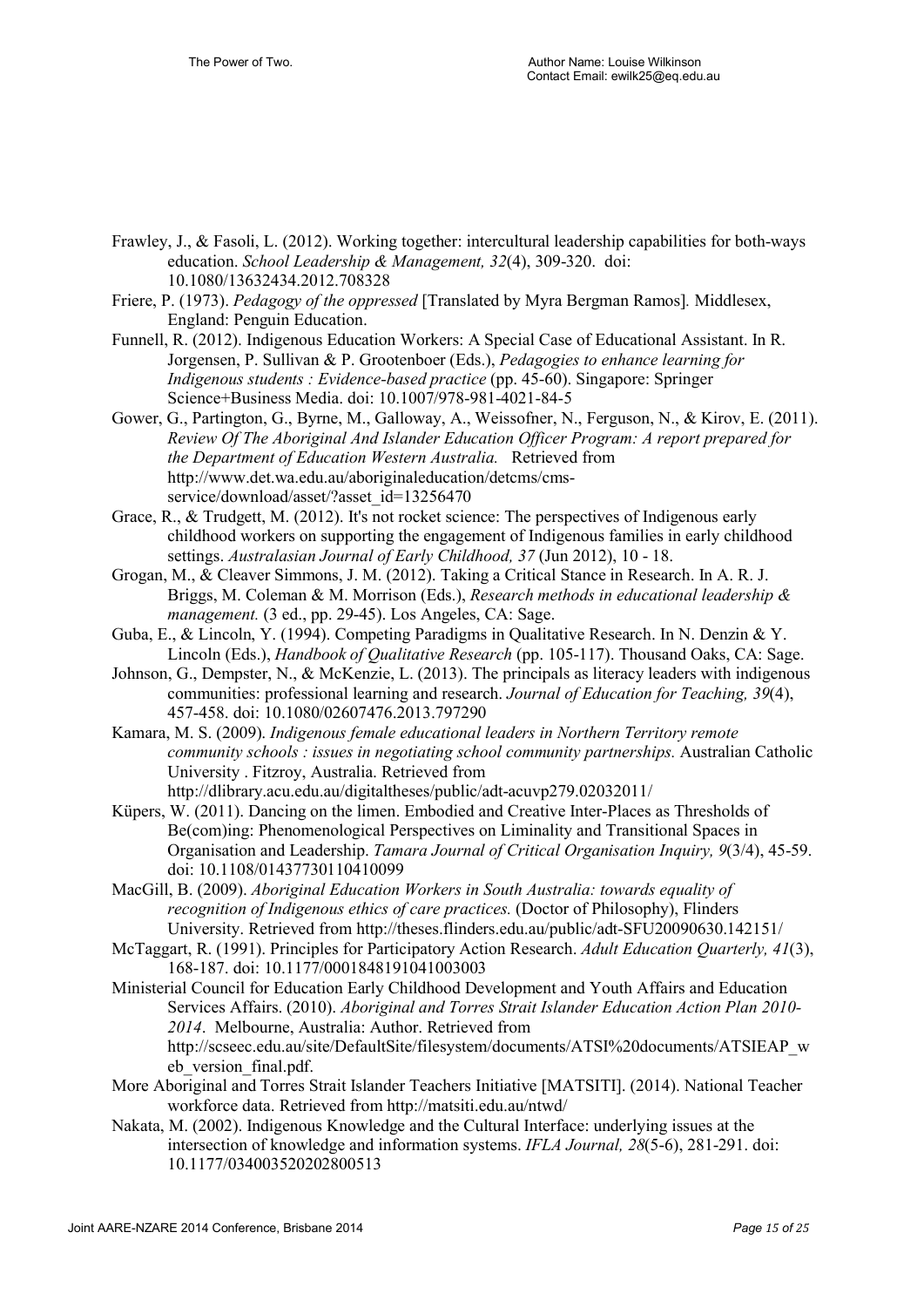- Nakata, M., Nakata, V., Keech, S., & Bolt, R. (2012). Decolonial goals and pedagogies for Indigenous studies. *Decolonization: Indigeneity, Education & Society, 1*, 120-140. Retrieved from http://decolonization.org/index.php/des/article/view/18628
- Northern Territory Department of Education. (1999). *Learning lessons : an independent review of indigenous education in the Northern Territory*. Darwin, Australia: Government Printing Office of the Northern Territory.
- Northern Territory Department of Education (NTDE). (1999). *Leaming lessons: An independent review of Indigenous education in the Northern Territory*. Darwin, Australia: Author.
- Oppenheim, A. N. (1992). *Questionnaire Design, Interviewing and Attitude Measurement*. London, Great Britian: Pinter Publishers Limited.
- Organisation for Economic Co-Operation and Development. (2012a). *Equity and Quality in Education: Supporting Disadvantaged Students and School*: OECD Publishing. doi: 10.1787/9789264130852-en
- Organisation for Economic Co-operation and Development. (2012b). Improving low performing disadvantaged schools (pp. 103–161 ). Paris, France: OECD Publishing. doi: 10.1787/9789264130852-5-en
- Pearce, F. (2011). *AEWs: Skilled uncles and aunties smoothing out the bumps on the road to learning.* (Master of Education - Research thesis), University of Wollongong, Wollongong, New South Wales. Retrieved from http://ro.uow.edu.au/theses/3685
- Queensland Government. Department of Education Training and Employment. (2013). School role descriptions. Retrieved from http://education.qld.gov.au/hr/recruitment/roledescriptions/schools/index.html
- Queensland Government. Education Queensland. (2014, 8 Apr 2014 ). Professional (PO) role descriptions. Retrieved from http://education.qld.gov.au/hr/recruitment/roledescriptions/schools/professional.html
- Queensland Indigenous Education Consulative Council. (2014). *Draft Position Paper on the continued employment of Community Education Counsellors (CECs) in Queensland State Scecondary Schools.*
- Royal Commission into Aboriginal Deaths in Custody. (1991). National Report Volume 4 Aboriginal Education Workers and Teaching Aides. Retrieved from http://www.austlii.edu.au/au/other/IndigLRes/rciadic/national/vol4/166.html
- Rutherford, G. (2011). Doing Right By Teacher Aides, Students with Disabilities, and Relational Social Justice. *Harvard Educational Review, 81*(1), 95-118,151.
- Santoro, N., & Reid, J.-A. (2006). 'All things to all people': Indigenous teachers in the Australian teaching profession. *European Journal of Teacher Education, 29*(3), 287-303. doi: 10.1080/02619760600795072
- Tempest, S., & Starkey, K. (2004). The Effects of Liminality on Individual and Organizational Learning. *Organization Studies, 25*(4), 507-527. doi: 10.1177/0170840604040674
- Uhl-Bien, M. (2006). Relational Leadership Theory: Exploring the social processes of leadership and organizing. *The Leadership Quarterly, 17*(6), 654-676. doi:10.1016/j.leaqua.2006.10.007
- Warren, E., Cooper, T. J., & Baturo, A. R. (2004). Indigenous students and mathematics : teachers' perceptions of the role of teacher aides. [online]. *Australian Journal of Indigenous Education, 33*, 37-46.
- Watts, B. H. (1981). *Aboriginal Futures: Review of research and developments and related policies in the education of Aborigines*. Canberra, Australia: Education Research and Development Committee.
- Yunkaporta, T., & McGinty, S. (2009). Reclaiming Aboriginal knowledge at the cultural interface. *Australian Educational Researcher, 36*(2), 55-72. Retrieved from http://www.aare.edu.au/aer/online/0902/0902\_d.pdf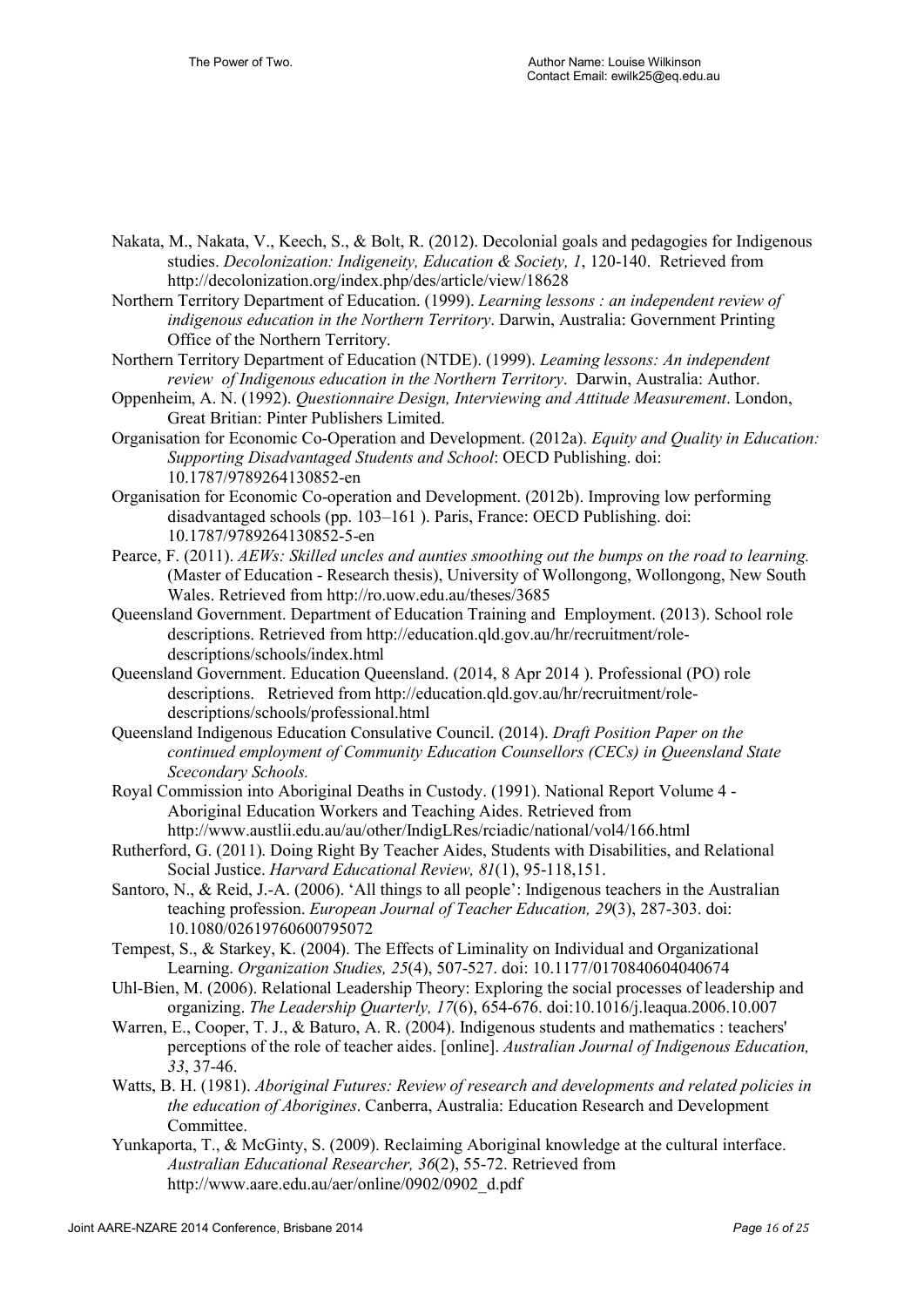APPENDIX A

## **IEW/CEC QUESTIONNAIRE**

#### **RESEARCH PROJECT WORKING TITLE:**

The power of two: Collaboration for urban Indigenous educational leadership.

This questionnaire is part of a research project for a PhD study undertaken by . principal State School. The study will look at the Indigenous Education Worker (IEW)/Community Education Counsellor (CEC) and principal relationship to inform and strengthen school improvement for equity and excellence with Indigenous students and their families. It will look at how the CEC/IEW and principal work together to assist students do well at school and their families feel more connected in a culturally friendly place. The study results will be useful to help make positive changes to school policy and practice.

#### WHAT YOU ARE INVITED TO DO:

As part of the initial stage of this study, you are asked to complete a short questionnaire.

You are also invited at the end of the questionnaire to nominate to be involved further as a case study school.

See also the attached copy of the information sheet and consent form.

#### **CONFIDENTIALITY:**

The questionnaire is confidential. Your individual responses will not be shown to anybody else. Your name and the name of your school will not be used in any reports, presentations or publications, however, because you may be working with others in groups, confidentiality cannot be quaranteed outside the group. If you choose to withdraw from the research, any information that you have given will not be used in the research.

All data collected during this study will be kept securely in a locked filing cabinet at the university, accessible only by the lead researcher and destroyed after five vears

#### WHAT WILL HAPPEN TO THE QUESTIONNAIRE RESULTS?

The analysed results of the questionnaire will form a report which will be available to the participants upon request. The analysed results will also be used to write some academic articles, presentations and contribute to the overall findings of the PhD. Copies of the questionnaire report may also be provided to Northem Region's Regional Director, Assistant Regional Directors and other senior officers within DETE upon request.

THIS STUDY HAS BEEN APPROVED by the Human Research Ethics Committee (HREC) (Approval number: H4703) of James Cook University and Research Services of the Department of Education, Training and Employment.

#### **QUESTIONNAIRE PURPOSE:**

To collect information about the context of working relationships between principals and their Indigenous Education Worker/Community Education Counsellor.

A similar questionnaire to this one is also being issued to the region's principals. A PILOT STUDY HAS SHOWN THIS QUESTIONNAIRE SHOULD TAKE NO MORE THAN 10 MINUTES TO COMPLETE

IN THIS QUESTIONNAIRE the term 'Indigenous' WILL refer to BOTH AUSTRALIAN aboriginal people and Torres Strait islanders, Alternatively. 'OTHER AUSTRALIANS' will refer to non-indigenous Australians.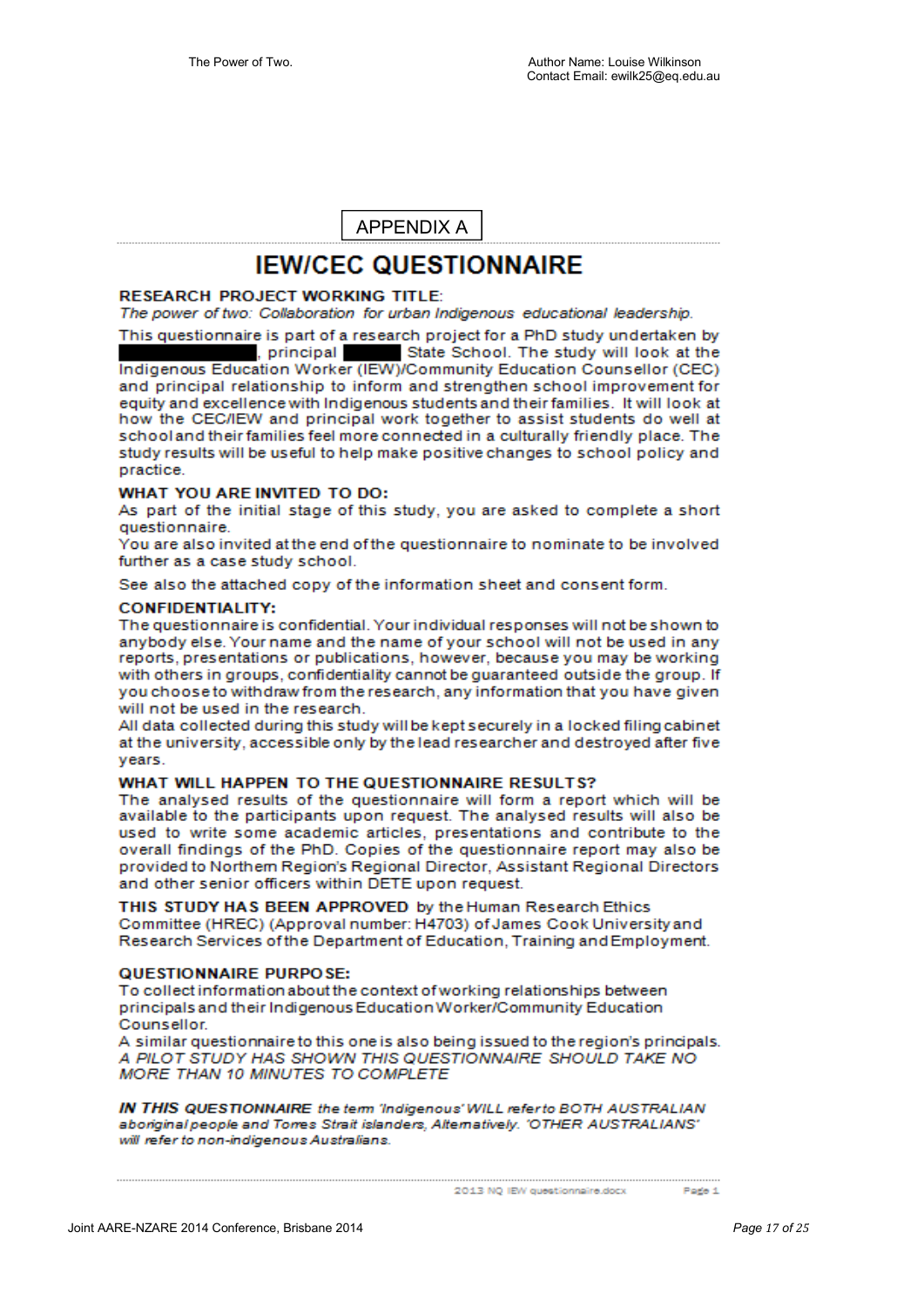#### Qu 1: Are you....? Select One ö Male ö Female Qu 2: Are you of Aboriginal and/or Torres Strait Islander descent? Select One Australian Aboriginal ö ö Aboriginal and Torres Strait Islander ö Torres Strait Islander ö Neither Qu 3: Where do you live? Select One Regional city ö ö Rural town ö Remote town or community

#### Qu 4: What is your position in your school?

|                                             | select one |
|---------------------------------------------|------------|
| 1 : Teacher Alde (Generic)                  |            |
| : Teacher Alde (Identified)                 |            |
| 3 : Community Lialson Officer (AO3)         |            |
| Community Education Counsellor (Identified) |            |
| Xher (Please specify                        |            |

#### Qu 5: How long have you worked for Education Qld?

|                  | Select One |
|------------------|------------|
| Less than 1 year |            |
| 1 to 5 years     |            |
| 6 to 10 years    |            |
| 11 to 15 years   |            |
| 16 to 20 years   |            |
| 21 to 30 years   |            |
| 30 + vears       |            |

#### Qu 6: How long have you worked in your current role?

|                  | Select One |
|------------------|------------|
| Less than 1 year | ⊓          |
| 1 to 5 years     | п          |
| 6 to 10 years    | □          |
| 11 to 15 years   | ۰          |
| 16 to 20 years   | n          |
| 21 to 30 years   |            |
| 30 + vears       |            |

## Qu 7: How long have you worked at your current school?

|                  | Select One |
|------------------|------------|
| Less than 1 year |            |
| 1 to 5 years     |            |
| 6 to 10 years    |            |
| 11 to 15 years   |            |
| 16 to 20 years   |            |

2013 NQ IEW questionnaire.docx

Page 2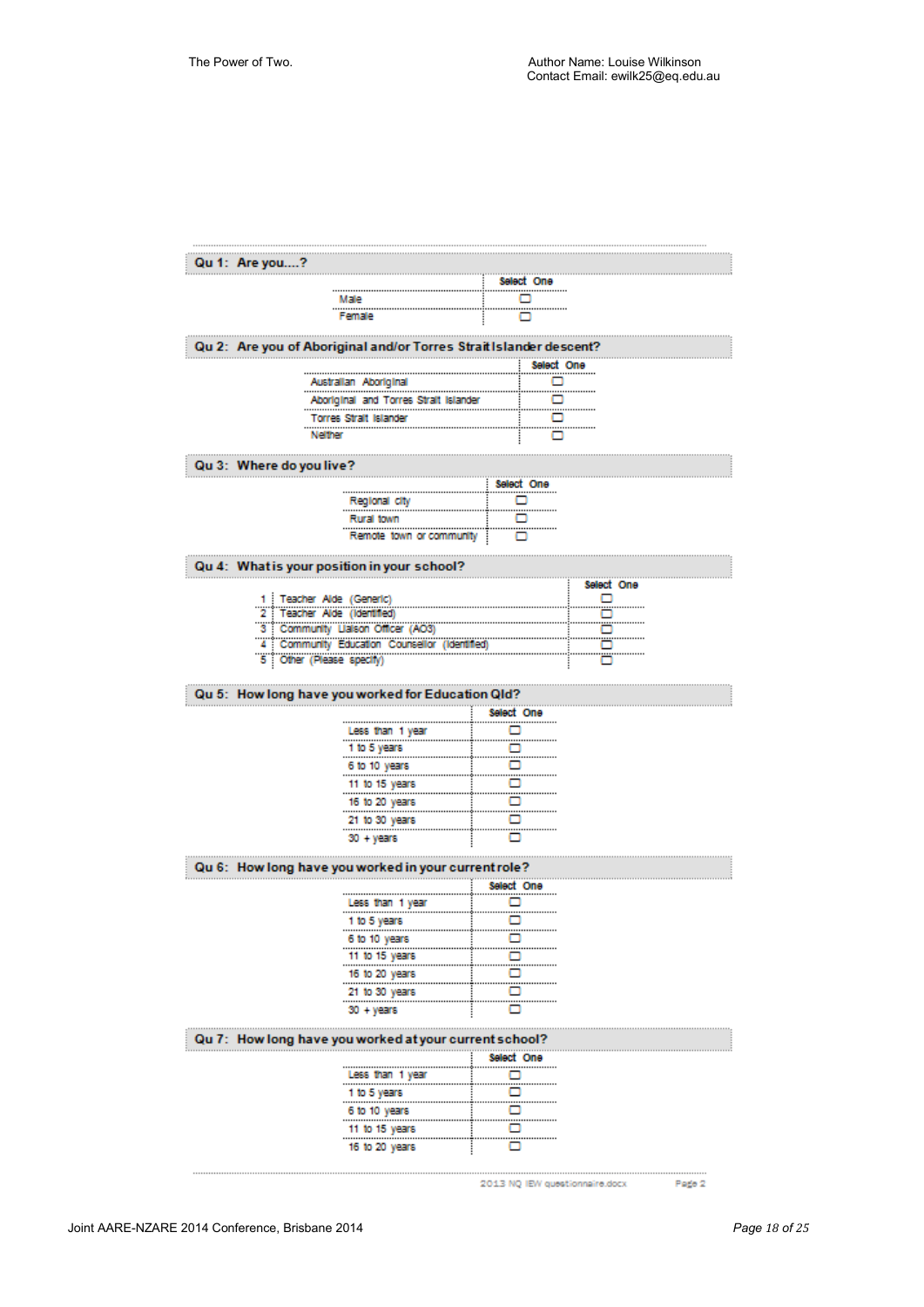| Role                      | Plaasa<br>select one |
|---------------------------|----------------------|
|                           | Vec ⊡ No             |
|                           | <b>CLYPS</b> CLINO   |
|                           | Yes FI No.           |
| Other. Please state whom: | <b>CLYes</b> CLNo    |

#### Please select one """ Weekly "" Fortnightly" "" Twice a term "" Once a term "" "As required"

#### Qu 10: How long has your direct supervisor worked in their current role?

|                  | Select One |
|------------------|------------|
| Unsure           | ⊓          |
| Less than 1 year |            |
| 1 to 5 years     |            |
| 6 to 10 years    |            |
| 11 to 15 years   |            |
| 16 to 20 years   |            |
| 21 to 30 years   |            |

| Qu 11: What are some of the duties you currently perform?                                                                                                                    |
|------------------------------------------------------------------------------------------------------------------------------------------------------------------------------|
| Please select as applicable                                                                                                                                                  |
| T Provide educational support for Aboriginal and/or Torres Strait Islander students (i.e. in-<br>class and/or individual/small group withdrawal)                             |
| Provide assistance to teachers on welfare matters relating to their Aboriginal and/or Torres<br>Strait Islander students                                                     |
| <sup>3</sup> Provide information and assistance to teachers about Indigenous perspectives in the<br>curriculum                                                               |
| "T" Provide information to the school staff about Aboriginal and/or Torres Strait Islander social<br>and cultural protocols and issues                                       |
| Frovide advice to the school leadership team (i.e. principal & DP, etc.) about Aboriginal<br>and/or Torres Strait Islander community matters relevant to the school students |
| "6"   "Monitor Aboriginal" and/or Torres Strait Islander student attendance including doing home<br>visits                                                                   |
| "7" ["Liaise with the school's Abonginal and Torres Strait Islander families on student and school""<br>matters                                                              |
| 8   Organise various activities for Aboriginal and Torres Strait Islander students (i.e. homework<br>classes, breakfast club, Junior or Senior ATSIAP, etc.)                 |
| Provide appropriate welfare support and/or counselling for Aboriginal and/or Torres Strait<br><b>Islander students</b>                                                       |
| TO TO Other. Please specify:                                                                                                                                                 |
| Qu 12: What is a task/are tasks you would like to do but currently don't? Why?                                                                                               |
| Plasse, write the task and the reason below                                                                                                                                  |

2013 NQ IEW questionnaire.docx

Page 3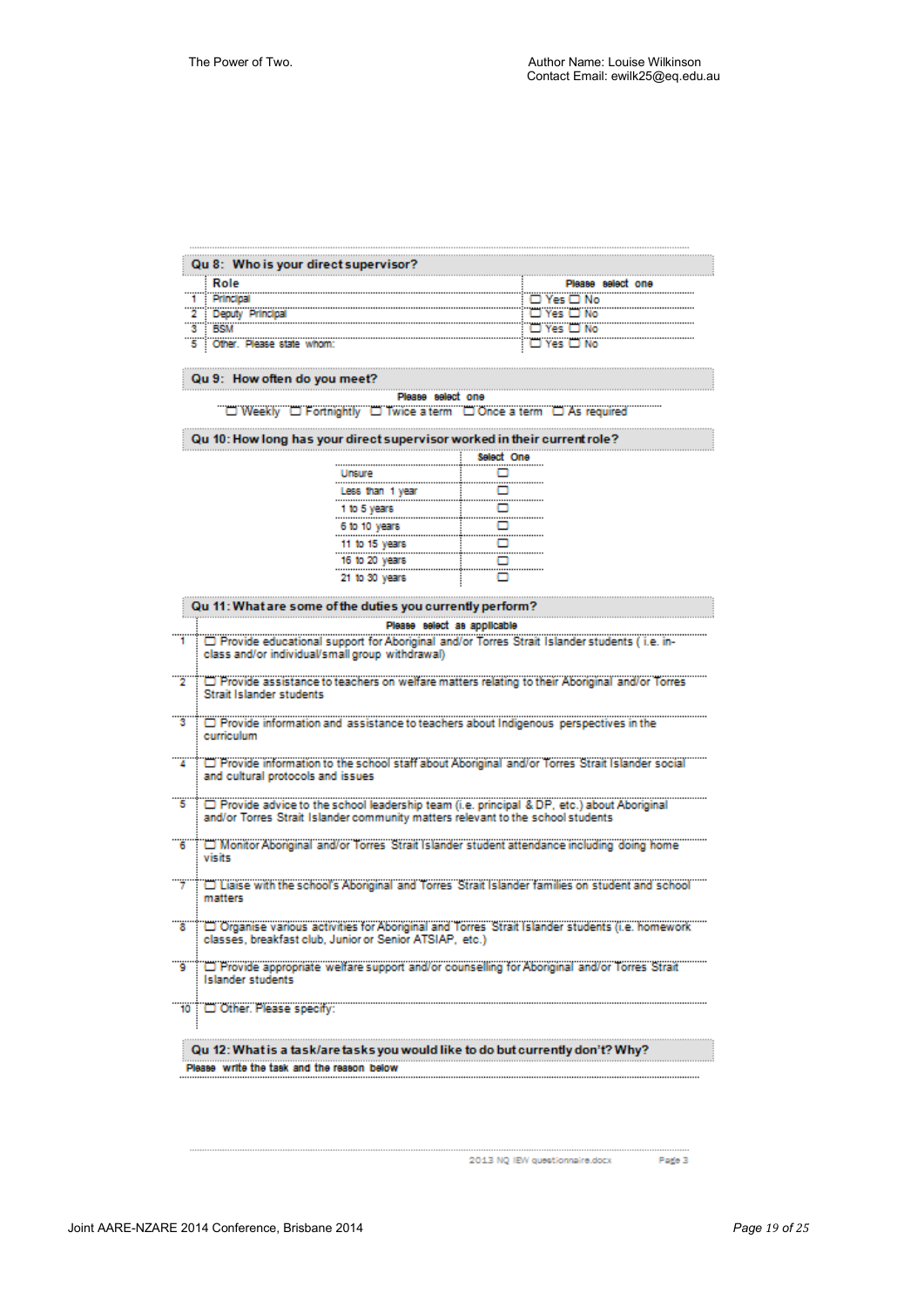## Qu 13: What school events/activities do you work on together with your principal?<br>Please list these events/activities and a description of the frequency of occurrence of them. Tick the examples below if they apply to you or please add in others

|             | <b>Name of School events/adivities</b>                                                                                                                                                                                                                                                                                                                     |                 | Frequency of occurrence |
|-------------|------------------------------------------------------------------------------------------------------------------------------------------------------------------------------------------------------------------------------------------------------------------------------------------------------------------------------------------------------------|-----------------|-------------------------|
|             | □ Indigenous Parent Group meetings                                                                                                                                                                                                                                                                                                                         |                 |                         |
|             | Interviewing Indigenous students for their personalised learning plans                                                                                                                                                                                                                                                                                     |                 |                         |
|             | Discussing your Developing Performance Plan                                                                                                                                                                                                                                                                                                                |                 |                         |
|             | D Developing and implementing the school EATSIPS plan                                                                                                                                                                                                                                                                                                      |                 |                         |
|             | School NAIDOC or other Indigenous celebrations                                                                                                                                                                                                                                                                                                             |                 |                         |
|             | □ Indigenous student attendance- some home visits/parent interviews                                                                                                                                                                                                                                                                                        |                 |                         |
|             | $\Box$ Indigenous student discipline: interviewing students, contacting<br>parents, suspension re-entry interviews, etc.                                                                                                                                                                                                                                   |                 |                         |
|             |                                                                                                                                                                                                                                                                                                                                                            |                 |                         |
|             |                                                                                                                                                                                                                                                                                                                                                            |                 |                         |
|             |                                                                                                                                                                                                                                                                                                                                                            |                 |                         |
|             |                                                                                                                                                                                                                                                                                                                                                            |                 |                         |
|             | you will be contacted to work as a pair in a case study school. The following questions<br>are guiding the research project:<br>What is the current principal - IEW/CEC relationship?<br>How can this relationship be strengthened and what are the contextual featuresthat<br>influence this?<br>What are the outcomes of this strengthened relationship? |                 |                         |
|             | What are the implications for practice and policy in schools?                                                                                                                                                                                                                                                                                              |                 |                         |
|             | Yes, but I would like further<br>Information before I commit                                                                                                                                                                                                                                                                                               | Select One<br>! |                         |
|             | Yes, I am willing - If the school<br>principal also agrees                                                                                                                                                                                                                                                                                                 |                 |                         |
|             | No thanks<br>If you ticked a 'yes', please write your name and email below and Louise Wilkinson                                                                                                                                                                                                                                                            |                 |                         |
|             | will contact you:                                                                                                                                                                                                                                                                                                                                          |                 |                         |
| Name:       |                                                                                                                                                                                                                                                                                                                                                            |                 |                         |
| email me: l | Qu 15: Would you like to receive a report on the findings of this survey? If yes, please                                                                                                                                                                                                                                                                   |                 |                         |
|             |                                                                                                                                                                                                                                                                                                                                                            | Select One      |                         |
|             | Yes, I will                                                                                                                                                                                                                                                                                                                                                | <br>o           |                         |
|             | No thanks                                                                                                                                                                                                                                                                                                                                                  | ப               |                         |
|             | THANK YOU VERY MUCH FOR TAKING THE TIME TO COMPLETE THIS<br>QUESTIONNAIRE. YOUR INPUT IS APPRECIATED.                                                                                                                                                                                                                                                      |                 |                         |
|             |                                                                                                                                                                                                                                                                                                                                                            |                 |                         |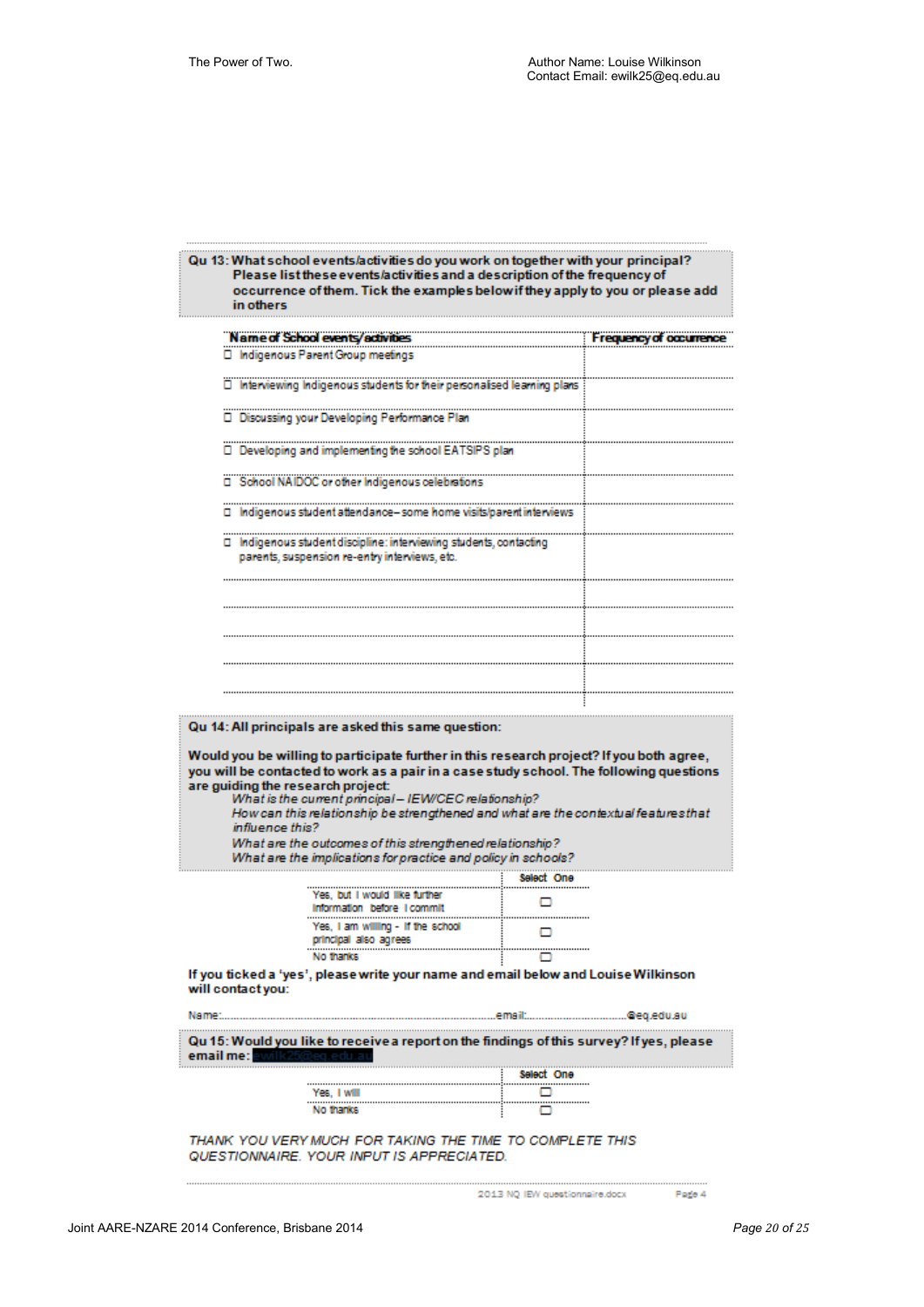APPENDIX B

## PRINCIPAL QUESTIONNAIRE

#### **RESEARCH PROJECT WORKING TITLE:**

The power of two: Collaboration for urban Indigenous educational leadership.

This questionnaire is part of a research project for a PhD study undertaken by . principal State School. The study will look at the Indigenous Education Worker (IEW)/Community Education Counsellor (CEC) and principal relationship to inform and strengthen school improvement for equity and excellence with Indigenous students and their families. It will look at how the CEC/IEW and principal work together to assist students do well at school and their families feel more connected in a culturally friendly place. The study results will be useful to help make positive changes to school policy and practice.

#### **WHAT YOU ARE INVITED TO DO:**

As part of the initial stage of this study, you are asked to complete a short questionnaire

You are also invited at the end of the questionnaire to nominate to be involved further as a case study school.

See also the attached copy of the information sheet and consent form.

#### **CONFIDENTIALITY:**

The questionnaire is confidential. Your individual responses will not be shown to anybody else. Your name and the name of your school will not be used in any reports, presentations or publications, however, because you may be working with others in groups, confidentiality cannot be quaranteed outside the group. If you choose to withdraw from the research, any information that you have given will not be used in the research.

All data collected during this study will be kept securely in a locked filing cabinet at the university, accessible only by the lead researcher and destroyed after five years.

#### WHAT WILL HAPPEN TO THE QUESTIONNAIRE RESULTS?

The analysed results of the questionnaire will form a report which will be available to the participants upon request. The analysed results will also be used to write some academic articles, presentations and contribute to the overall findings of the PhD. Copies of the questionnaire report may also be provided to Northern Region's Regional Director, Assistant Regional Directors and other senior officers within DETE upon request.

THIS STUDY HAS BEEN APPROVED by the Human Research Ethics Committee (HREC) (Approval number: H4703) of James Cook University and Research Services of the Department of Education, Training and Employment.

#### QUESTIONNAIRE PURPOSE:

To collect information about the context of working relationships between principals and their Indigenous Education Worker/Community Education Counsellor. A similar questionnaire to this one is also being issued to the Northern Region's IEW's and CEC's

A PILOT STUDY HAS SHOWN THIS QUESTIONNAIRE SHOULD TAKE NO MORE THAN 10 MINUTES TO COMPLETE.

IN THIS QUESTIONNAIRE the term 'Indigenous' WILL refer to BOTH AUSTRALIAN aboriginal people and Torres Strait islanders, Alternatively. 'OTHER AUSTRALIANS' will refer to non-indigenous Australians.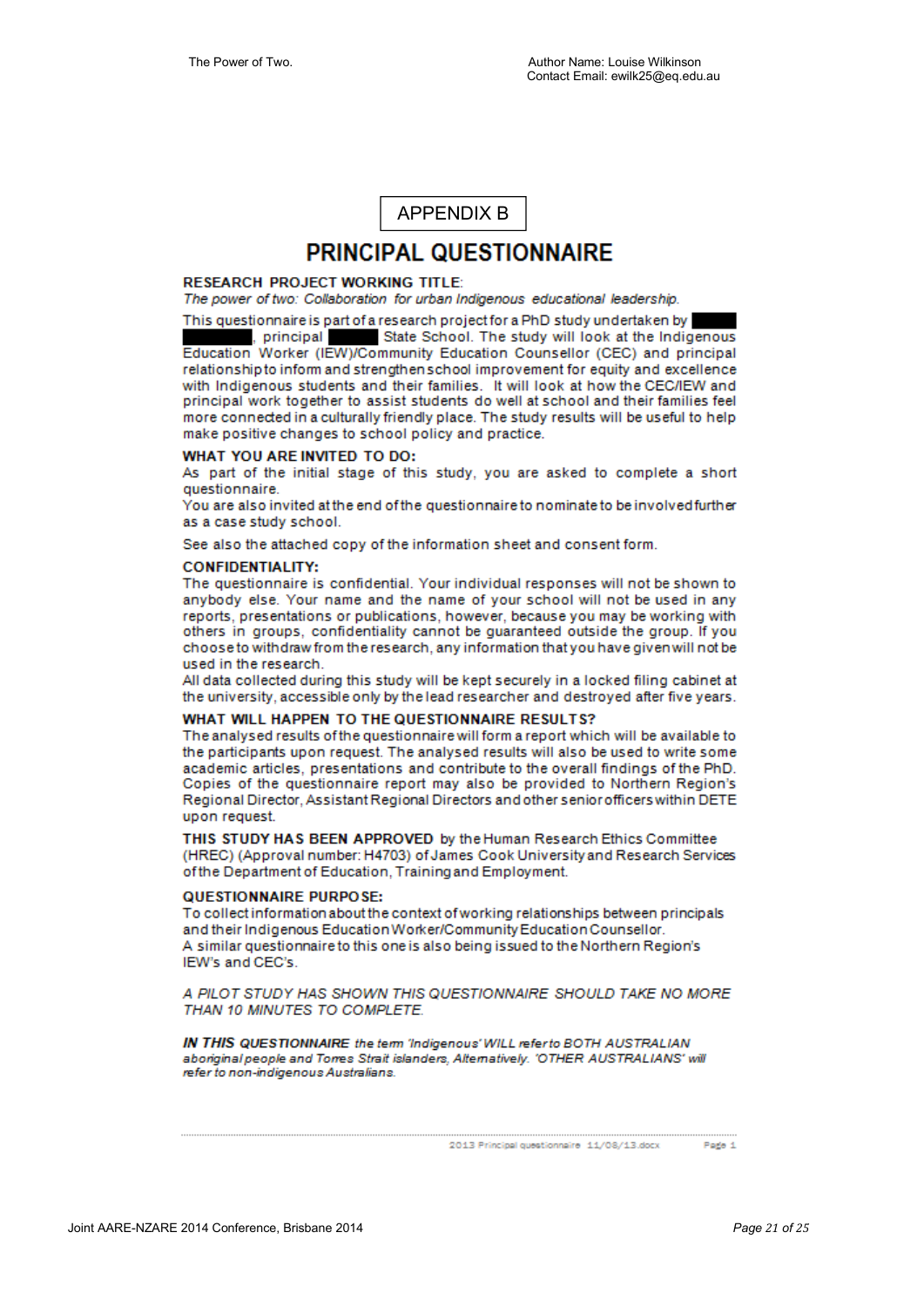| Qu 1: Are you?     |                                                                            |                 |  |
|--------------------|----------------------------------------------------------------------------|-----------------|--|
|                    |                                                                            | Select One<br>  |  |
|                    |                                                                            |                 |  |
|                    | Female                                                                     |                 |  |
|                    |                                                                            |                 |  |
|                    | Are you of Aboriginal and/or Torres Strait Islander descent?<br>Select One |                 |  |
|                    | Australian Aboriginal                                                      |                 |  |
|                    | Aboriginal and Torres Strait                                               |                 |  |
|                    | Islander                                                                   |                 |  |
|                    | Torres Strait Islander<br>                                                 |                 |  |
|                    | Neither                                                                    |                 |  |
| Where do you live? |                                                                            |                 |  |
|                    |                                                                            | Select One      |  |
|                    | Regional city                                                              | <br>⊧ o         |  |
|                    | Rural town                                                                 | ! o             |  |
|                    | Remote town or community                                                   |                 |  |
|                    |                                                                            |                 |  |
|                    | Qu 4: What is your position in your school?                                |                 |  |
|                    |                                                                            | Select One      |  |
|                    | Principal                                                                  |                 |  |
|                    | Deputy Principal                                                           | - 0             |  |
|                    |                                                                            |                 |  |
|                    | Qu 5: How long have you worked for Education Qld?                          |                 |  |
|                    |                                                                            | .<br>Select One |  |
|                    | Less than 1 year<br><del>.</del>                                           |                 |  |
|                    | 1 to 5 years                                                               | o               |  |
|                    | 6 to 10 years                                                              | o               |  |
|                    | 11 to 15 years                                                             | <u></u><br>o    |  |
|                    | 16 to 20 years                                                             | <br>о           |  |
|                    | <u>21 to 30 years __________________________</u>                           |                 |  |
|                    | 30 + years                                                                 | o               |  |
|                    |                                                                            |                 |  |
|                    |                                                                            | Select One      |  |
|                    | Less than 1 year                                                           |                 |  |
|                    |                                                                            |                 |  |
|                    | 1 to 5 years                                                               |                 |  |
|                    |                                                                            |                 |  |
|                    | 11 to 15 years                                                             | . .             |  |
|                    | 16 to 20 years                                                             |                 |  |
|                    | <u>21 to 30 years ____________________________</u>                         |                 |  |
|                    | 30 + years                                                                 |                 |  |
|                    |                                                                            |                 |  |
|                    |                                                                            | Select One      |  |
|                    |                                                                            | T o             |  |
|                    |                                                                            |                 |  |
|                    |                                                                            |                 |  |
|                    |                                                                            |                 |  |
|                    |                                                                            |                 |  |
|                    |                                                                            | - 0             |  |
|                    | 21 to 30 years<br>L                                                        |                 |  |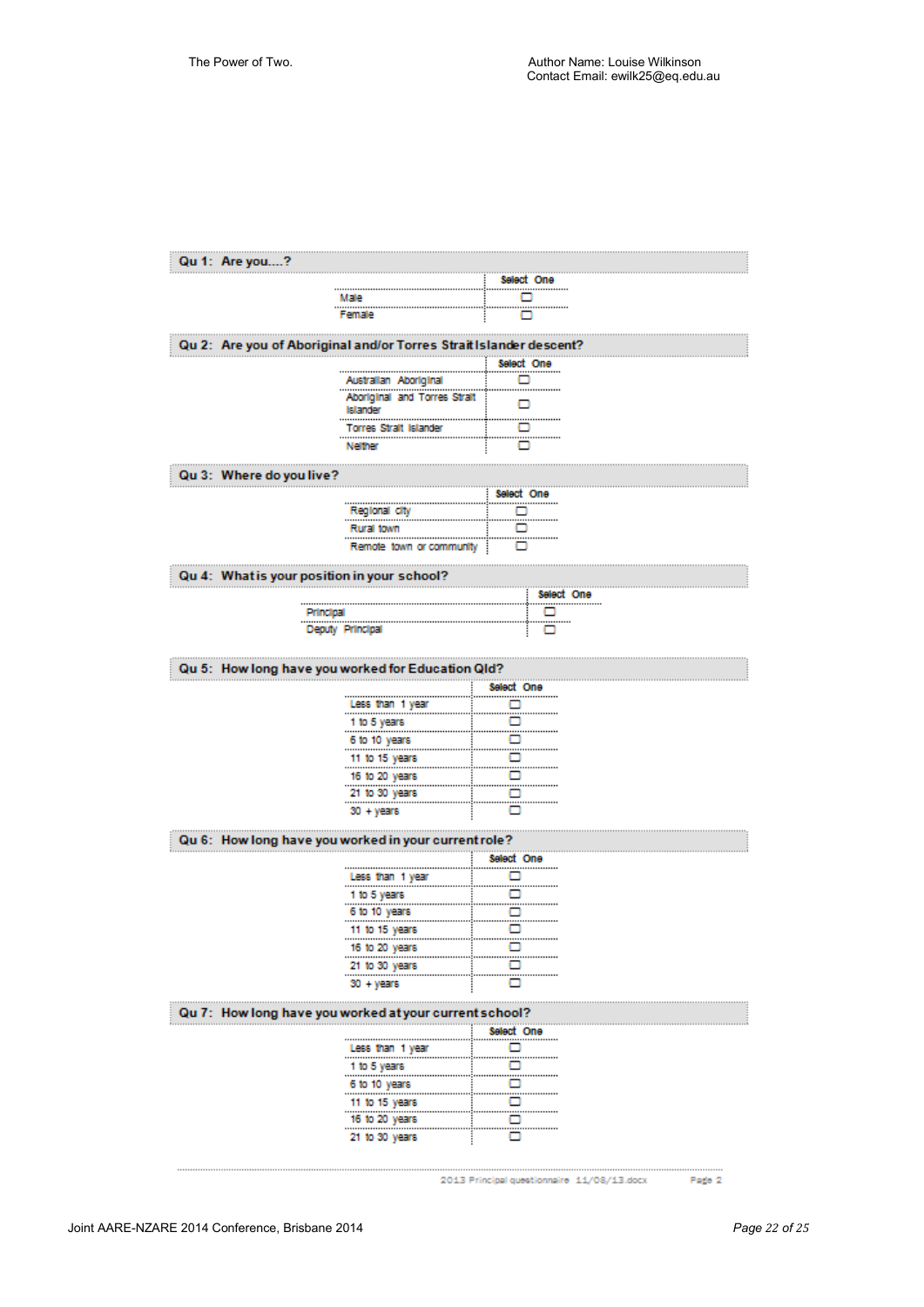#### Qu 8: Do you have Indigenous students enrolled in your school this year?



| Qu 9: There are a variety of non-teaching roles that specifically support Indigenous students<br>in schools. Which of the following roles do you have in your school? |                                              |
|-----------------------------------------------------------------------------------------------------------------------------------------------------------------------|----------------------------------------------|
| Role                                                                                                                                                                  | Choose as many as applicable                 |
| Teacher Alde (Generic)                                                                                                                                                |                                              |
| <b>Teacher Alde (Identified)</b>                                                                                                                                      |                                              |
| Community Liaison Officer (AOS)                                                                                                                                       |                                              |
| Community Education Counsellor (Identified                                                                                                                            |                                              |
| Other (Please specify)                                                                                                                                                |                                              |
|                                                                                                                                                                       |                                              |
| None of the above                                                                                                                                                     |                                              |
|                                                                                                                                                                       | (if you ticked this, go to Qu. 18 on page 5) |

#### Qu 10: If you ticked any of numbers 1 - 5 in Question 9 above, which of them do you directly supervise? If you ticked 'None of the above', skip this and the next 8 questions and go to Qu. 18 on page 5.

| : Role                                        | Please select as applicable |
|-----------------------------------------------|-----------------------------|
| Teacher Alde (Generic)                        | ⊟ Yes ⊡ No                  |
| 2 : Teacher Alde (Identified)                 | <b>TIVes ITING</b>          |
| 3 : Community Liaison Officer (AO3)           | <b>D</b> Yes L I No         |
| 4 Community Education Counsellor (Identified) | Yes: FT No.                 |
|                                               | Vae I                       |

# Qu 11: Of the above person/s you directly supervise, how often do you meet? Continue<br>answering all following questions.

| Role                                             | Please select as applicable                                          |
|--------------------------------------------------|----------------------------------------------------------------------|
| 1 Teacher Alde (Generic)                         | □ Weekly □ Fortnightly □ Twice a term □ Once a term □ As<br>reauired |
| 2 Teacher Alde (Identified)                      | O Weekly O Fortnightly O Twice a term O Once a term O As<br>reauired |
| 3 Community Liaison<br>Officer (AOS)             | U Weekly U Fortnightly U Twice a term U Once a term U As<br>required |
| 4 Community Education<br>Counsellor (Identified) | D Weekly D Fortnightly D Twice a term D Once a term D As<br>reauired |
| 5 Other                                          | O Weekly O'Fortnightly O'Twice a term O'Once a term O'As<br>required |

#### Qu 12: If you supervise more than one of the above persons, select one person.

#### Write the role of the person here.................

|                                                 | Select One |
|-------------------------------------------------|------------|
| Unsure                                          |            |
| Australian Aboriginal                           |            |
| Aboriginal and Torres Strait<br><b>Bilander</b> |            |
| <b>Torres Strait Islander</b>                   |            |
| Nelfher                                         |            |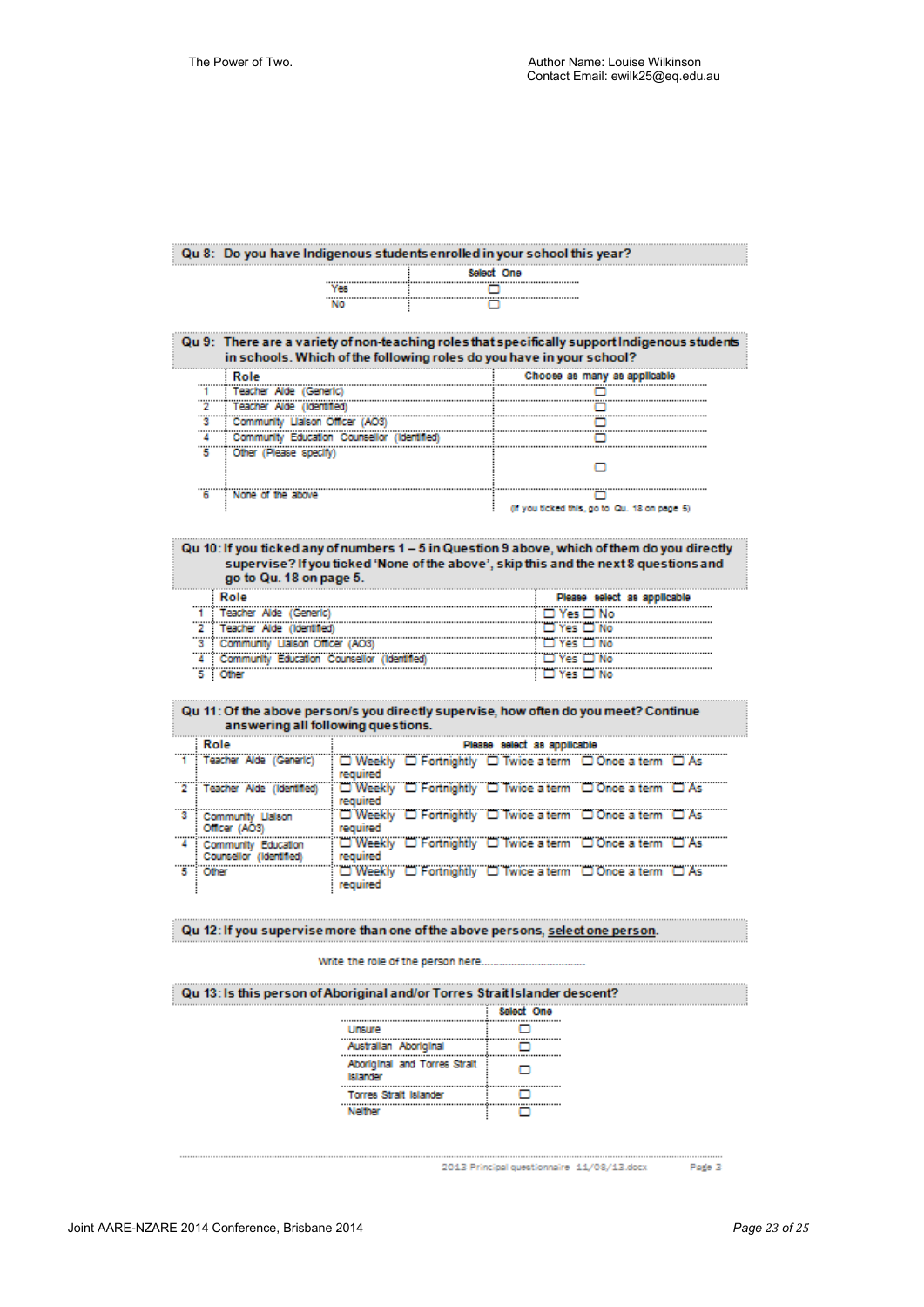#### Qu 14: How long has this person worked in their current role?

|                  | Select One |
|------------------|------------|
| Unsure           | - 1        |
| Less than 1 year |            |
| 1 to 5 years     |            |
| 6 to 10 years    |            |
| 11 to 15 years   |            |
| 16 to 20 years   | п          |
| 21 to 30 years   |            |

|           | Qu 15: What are some of the duties this person currently performs?                                                                                                                |
|-----------|-----------------------------------------------------------------------------------------------------------------------------------------------------------------------------------|
|           | Please select as applicable<br>Provides educational support for Aboriginal and/or Torres Strait Islander students (i.e. in-<br>class and/or individual/small group withdrawal)    |
|           | <sup>2</sup> Provides assistance to teachers on welfare matters relating to their Aboriginal and/or<br><b>Torres Strait Islander students</b>                                     |
|           | <sup>3</sup> <sup>2</sup> Provides information and assistance to teachers about Indigenous perspectives in the<br>curriculum                                                      |
|           | Provides information to the school staff about Aboriginal and/or Torres Strait Islander<br>social and cultural protocols and issues                                               |
|           | The Provides advice to the school leadership team (i.e. principal & DP, etc.) about Aboriginal<br>and/or Torres Strait Islander community matters relevant to the school students |
|           | 6 T Monitors Aboriginal and/or Torres Strait Islander student attendance including doing home<br>visits                                                                           |
|           | Tuaises with the school's Aboriginal and Torres Strait Islander families on student and<br>school matters.                                                                        |
| <b>18</b> | Organises various activities for Aboriginal and Torres Strait Islander students (i.e.<br>homework classes, breakfast club, Junior or Senior ATSIAP, etc.)                         |
|           | "Provides appropriate welfare support and/or counselling for Aboriginal and/or Torres Strait"<br>Islander students                                                                |
|           | 10   Other. Please specify:                                                                                                                                                       |

## Qu 16: Are there duties you would like this person to do that they currently are not doing? If yes, what are they? And why aren't they currently doing them?<br>If no, move on to next question.

Please select as applicable ..............................

 $\fbox{\begin{tabular}{|c|c|} \hline $\fbox{\scriptsize$\fbox{\scriptsize$\fbox{\scriptsize$\fbox{\scriptsize$\fbox{\scriptsize$\fbox{\scriptsize$\fbox{\scriptsize$\fbox{\scriptsize$\fbox{\scriptsize$\fbox{\scriptsize$\fbox{\scriptsize$\fbox{\scriptsize$\fbox{\scriptsize$\fbox{\scriptsize$\fbox{\scriptsize$\fbox{\scriptsize$\fbox{\scriptsize$\fbox{\scriptsize$\fbox{\scriptsize$\fbox{\scriptsize$\fbox{\scriptsize$\fbox{\scriptsize$\fbox{\scriptsize$\fbox{\scriptsize$\fbox{\scriptsize$\fbox{\scriptsize$\fbox{\scriptsize$\fbox{\scriptsize$\fbox{\scriptsize$\fbox{\scriptsize$\fbox{\scriptsize$\fbox{\scriptsize$\fbox{\scriptsize$\fbox{\script$ 

Reason/s why they are currently not doing them: